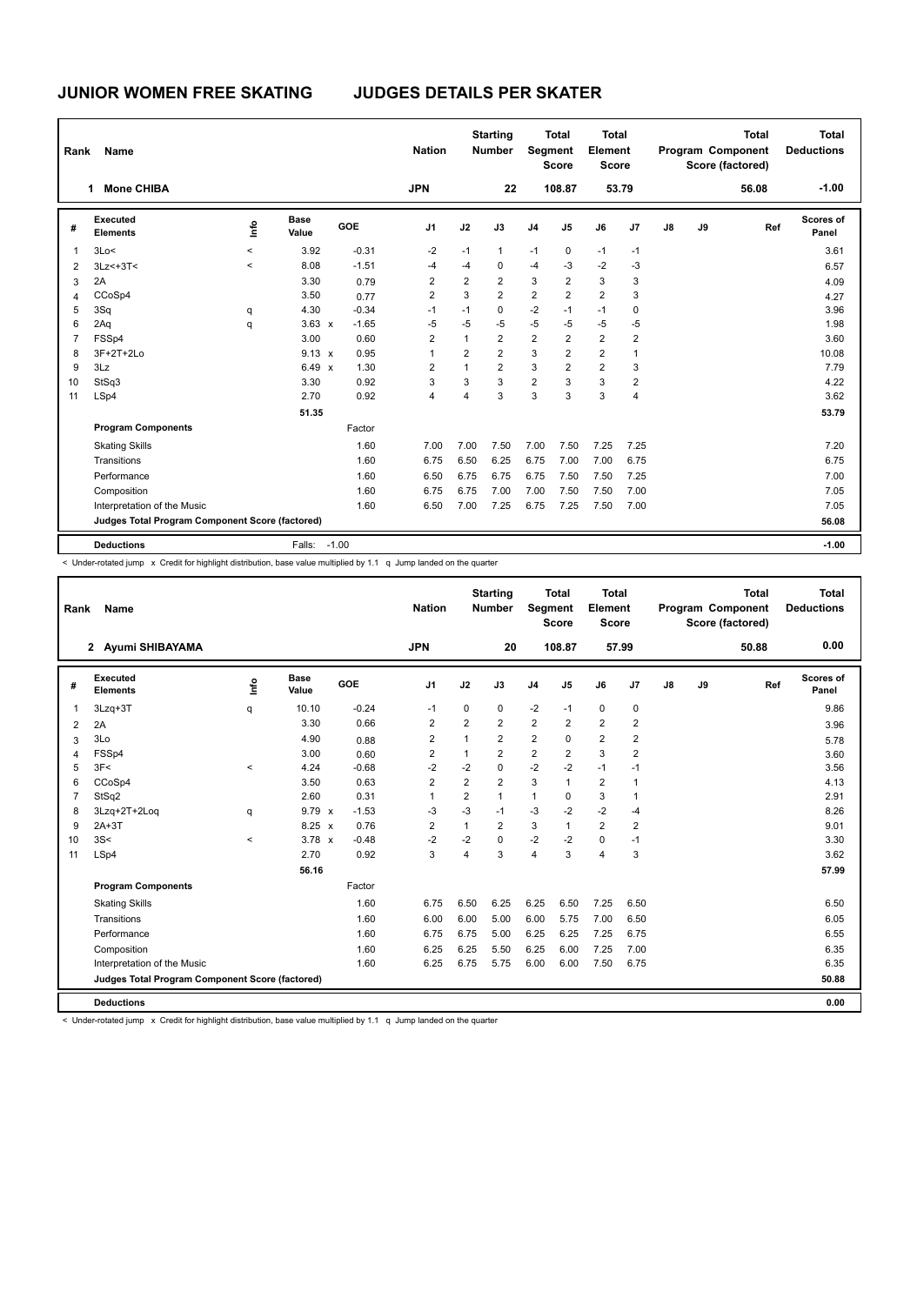| Rank           | Name                                            |                          |                      |         | <b>Nation</b>  |                | <b>Starting</b><br><b>Number</b> | Segment        | Total<br><b>Score</b> | <b>Total</b><br>Element<br><b>Score</b> |                |    |    | <b>Total</b><br>Program Component<br>Score (factored) | <b>Total</b><br><b>Deductions</b> |
|----------------|-------------------------------------------------|--------------------------|----------------------|---------|----------------|----------------|----------------------------------|----------------|-----------------------|-----------------------------------------|----------------|----|----|-------------------------------------------------------|-----------------------------------|
|                | 3 Lia PEREIRA                                   |                          |                      |         | CAN            |                | 16                               |                | 100.43                |                                         | 53.07          |    |    | 47.36                                                 | 0.00                              |
| #              | Executed<br><b>Elements</b>                     | lnfo                     | <b>Base</b><br>Value | GOE     | J <sub>1</sub> | J2             | J3                               | J <sub>4</sub> | J <sub>5</sub>        | J6                                      | J7             | J8 | J9 | Ref                                                   | Scores of<br>Panel                |
| 1              | 3F                                              |                          | 5.30                 | 1.17    | $\overline{2}$ | $\overline{2}$ | $\overline{2}$                   | $\overline{2}$ | 3                     | $\overline{2}$                          | 3              |    |    |                                                       | 6.47                              |
| 2              | 3Lz                                             |                          | 5.90                 | 1.18    | 2              | $\overline{2}$ | 2                                | 2              | 2                     | $\overline{2}$                          | 3              |    |    |                                                       | 7.08                              |
| 3              | 3Lo<                                            | $\hat{}$                 | 3.92                 | $-1.65$ | $-5$           | $-4$           | -4                               | $-4$           | $-5$                  | $-3$                                    | $-4$           |    |    |                                                       | 2.27                              |
| $\overline{4}$ | CCoSp3                                          |                          | 3.00                 | 0.36    | $\overline{2}$ | $\overline{2}$ | $\mathbf{1}$                     | $\mathbf 0$    | $\mathbf 0$           | $\overline{2}$                          | $\mathbf{1}$   |    |    |                                                       | 3.36                              |
| 5              | 3T+1Eu+3S<                                      | $\overline{\phantom{0}}$ | 8.14                 | $-0.67$ | $-2$           | $-1$           | $-1$                             | $-2$           | $-2$                  | $\mathbf 0$                             | $-2$           |    |    |                                                       | 7.47                              |
| 6              | StSq2                                           |                          | 2.60                 | 0.42    | 1              | $\overline{2}$ | $\mathbf{1}$                     | $\mathbf 0$    | $\overline{2}$        | $\overline{2}$                          | 2              |    |    |                                                       | 3.02                              |
| $\overline{7}$ | $2A+2T$                                         |                          | $5.06 \times$        | 0.46    | $\overline{2}$ | $\mathbf{1}$   | $\mathbf{1}$                     | $\mathbf{1}$   | $\overline{2}$        | $\overline{2}$                          | $\mathbf{1}$   |    |    |                                                       | 5.52                              |
| 8              | $3T+2T$                                         |                          | $6.05 \times$        | 0.08    | $\Omega$       | $\Omega$       | $\Omega$                         | $\mathbf 0$    | $\mathbf{1}$          | $\mathbf{1}$                            | $\Omega$       |    |    |                                                       | 6.13                              |
| 9              | 3S                                              |                          | $4.73 \times$        | 0.17    | 0              | $\mathbf 0$    | $\mathbf 0$                      | 1              | 1                     | $\mathbf 0$                             | 1              |    |    |                                                       | 4.90                              |
| 10             | FCCoSp4                                         |                          | 3.50                 | 0.49    | $\overline{2}$ | $\mathbf{1}$   | $\mathbf{1}$                     | 1              | $\mathbf{1}$          | $\overline{2}$                          | $\overline{2}$ |    |    |                                                       | 3.99                              |
| 11             | FSSp3                                           |                          | 2.60                 | 0.26    | 1              | $-1$           | $\overline{1}$                   | 1              | 1                     | $\overline{1}$                          | $\mathbf{1}$   |    |    |                                                       | 2.86                              |
|                |                                                 |                          | 50.80                |         |                |                |                                  |                |                       |                                         |                |    |    |                                                       | 53.07                             |
|                | <b>Program Components</b>                       |                          |                      | Factor  |                |                |                                  |                |                       |                                         |                |    |    |                                                       |                                   |
|                | <b>Skating Skills</b>                           |                          |                      | 1.60    | 5.75           | 6.00           | 6.25                             | 5.25           | 6.50                  | 5.75                                    | 6.50           |    |    |                                                       | 6.05                              |
|                | Transitions                                     |                          |                      | 1.60    | 5.50           | 5.50           | 4.50                             | 5.00           | 6.00                  | 5.25                                    | 6.25           |    |    |                                                       | 5.45                              |
|                | Performance                                     |                          |                      | 1.60    | 6.50           | 6.25           | 6.00                             | 5.00           | 6.25                  | 6.00                                    | 6.50           |    |    |                                                       | 6.20                              |
|                | Composition                                     |                          |                      | 1.60    | 6.25           | 5.75           | 5.00                             | 5.25           | 6.00                  | 5.75                                    | 6.25           |    |    |                                                       | 5.80                              |
|                | Interpretation of the Music                     |                          |                      | 1.60    | 6.50           | 6.50           | 5.50                             | 5.00           | 6.00                  | 6.00                                    | 6.50           |    |    |                                                       | 6.10                              |
|                | Judges Total Program Component Score (factored) |                          |                      |         |                |                |                                  |                |                       |                                         |                |    |    |                                                       | 47.36                             |
|                | <b>Deductions</b>                               |                          |                      |         |                |                |                                  |                |                       |                                         |                |    |    |                                                       | 0.00                              |

< Under-rotated jump x Credit for highlight distribution, base value multiplied by 1.1

| Rank           | <b>Name</b>                                     |            |                      |         | <b>Nation</b>  |                | <b>Starting</b><br><b>Number</b> | Segment        | <b>Total</b><br><b>Score</b> | Total<br>Element<br><b>Score</b> |                |    |    | <b>Total</b><br>Program Component<br>Score (factored) | Total<br><b>Deductions</b> |
|----------------|-------------------------------------------------|------------|----------------------|---------|----------------|----------------|----------------------------------|----------------|------------------------------|----------------------------------|----------------|----|----|-------------------------------------------------------|----------------------------|
|                | 4 Justine MICLETTE                              |            |                      |         | CAN            |                | 17                               |                | 99.22                        |                                  | 49.86          |    |    | 49.36                                                 | 0.00                       |
| #              | Executed<br><b>Elements</b>                     | <b>Lin</b> | <b>Base</b><br>Value | GOE     | J <sub>1</sub> | J2             | J3                               | J <sub>4</sub> | J5                           | J6                               | J7             | J8 | J9 | Ref                                                   | Scores of<br>Panel         |
| $\overline{1}$ | $3T+3Tq$                                        | q          | 8.40                 | $-0.42$ | $-2$           | $-1$           | 0                                | $-2$           | $-1$                         | $\mathbf 0$                      | $-1$           |    |    |                                                       | 7.98                       |
| 2              | 3F+1Eu+2S                                       |            | 7.10                 | 0.95    | 1              | $\overline{2}$ | $\overline{2}$                   | $\overline{2}$ | $\overline{2}$               | $\overline{2}$                   | $\mathbf{1}$   |    |    |                                                       | 8.05                       |
| 3              | 3Lzeq+2T                                        | q          | 6.02                 | $-1.80$ | -4             | $-4$           | $-1$                             | $-4$           | $-4$                         | $-3$                             | $-4$           |    |    |                                                       | 4.22                       |
| 4              | FSSp2                                           |            | 2.30                 | 0.28    | $\mathbf{1}$   | $\mathbf{1}$   | $\overline{2}$                   | $\overline{2}$ | 1                            | $\mathbf{1}$                     | $\mathbf{1}$   |    |    |                                                       | 2.58                       |
| 5              | 3Lo<                                            | $\prec$    | 3.92                 | $-0.62$ | $-2$           | $-2$           | $-1$                             | $-2$           | $-1$                         | $\overline{2}$                   | $-2$           |    |    |                                                       | 3.30                       |
| 6              | 3F<                                             | $\prec$    | 4.66 $\times$        | $-0.76$ | -3             | $-2$           | $-1$                             | $-1$           | $-3$                         | $-1$                             | $-2$           |    |    |                                                       | 3.90                       |
| $\overline{7}$ | 3S                                              |            | 4.73 $\times$        | 0.60    | $\mathbf 0$    | $\mathbf{1}$   | $\overline{2}$                   | 3              | 1                            | $\overline{2}$                   | 1              |    |    |                                                       | 5.33                       |
| 8              | 2A                                              |            | $3.63 \times$        | 0.20    | 0              | 0              | $\mathbf{1}$                     | $\overline{2}$ | 0                            | $\mathbf{1}$                     | $\mathbf{1}$   |    |    |                                                       | 3.83                       |
| 9              | CCoSp4                                          |            | 3.50                 | 0.70    | $\overline{2}$ | $\overline{2}$ | $\overline{2}$                   | $\overline{2}$ | $\overline{2}$               | $\mathbf{1}$                     | $\overline{2}$ |    |    |                                                       | 4.20                       |
| 10             | StSq2                                           |            | 2.60                 | 0.47    | 1              | $\mathbf{1}$   | $\overline{2}$                   | $\overline{2}$ | $\overline{2}$               | $\overline{2}$                   | $\overline{2}$ |    |    |                                                       | 3.07                       |
| 11             | LSp4                                            |            | 2.70                 | 0.70    | 3              | $\overline{2}$ | 3                                | 3              | $\overline{2}$               | 3                                | $\overline{2}$ |    |    |                                                       | 3.40                       |
|                |                                                 |            | 49.56                |         |                |                |                                  |                |                              |                                  |                |    |    |                                                       | 49.86                      |
|                | <b>Program Components</b>                       |            |                      | Factor  |                |                |                                  |                |                              |                                  |                |    |    |                                                       |                            |
|                | <b>Skating Skills</b>                           |            |                      | 1.60    | 5.75           | 5.50           | 6.25                             | 6.25           | 6.50                         | 6.00                             | 6.00           |    |    |                                                       | 6.05                       |
|                | Transitions                                     |            |                      | 1.60    | 5.75           | 5.25           | 5.50                             | 6.00           | 6.25                         | 6.00                             | 6.25           |    |    |                                                       | 5.90                       |
|                | Performance                                     |            |                      | 1.60    | 6.25           | 6.25           | 6.25                             | 6.00           | 6.50                         | 6.50                             | 6.25           |    |    |                                                       | 6.30                       |
|                | Composition                                     |            |                      | 1.60    | 5.75           | 6.00           | 6.25                             | 6.50           | 6.25                         | 6.25                             | 6.50           |    |    |                                                       | 6.25                       |
|                | Interpretation of the Music                     |            |                      | 1.60    | 6.00           | 6.25           | 6.50                             | 6.50           | 6.00                         | 6.50                             | 6.50           |    |    |                                                       | 6.35                       |
|                | Judges Total Program Component Score (factored) |            |                      |         |                |                |                                  |                |                              |                                  |                |    |    |                                                       | 49.36                      |
|                | <b>Deductions</b>                               |            |                      |         |                |                |                                  |                |                              |                                  |                |    |    |                                                       | 0.00                       |

< Under-rotated jump x Credit for highlight distribution, base value multiplied by 1.1 e Wrong edge q Jump landed on the quarter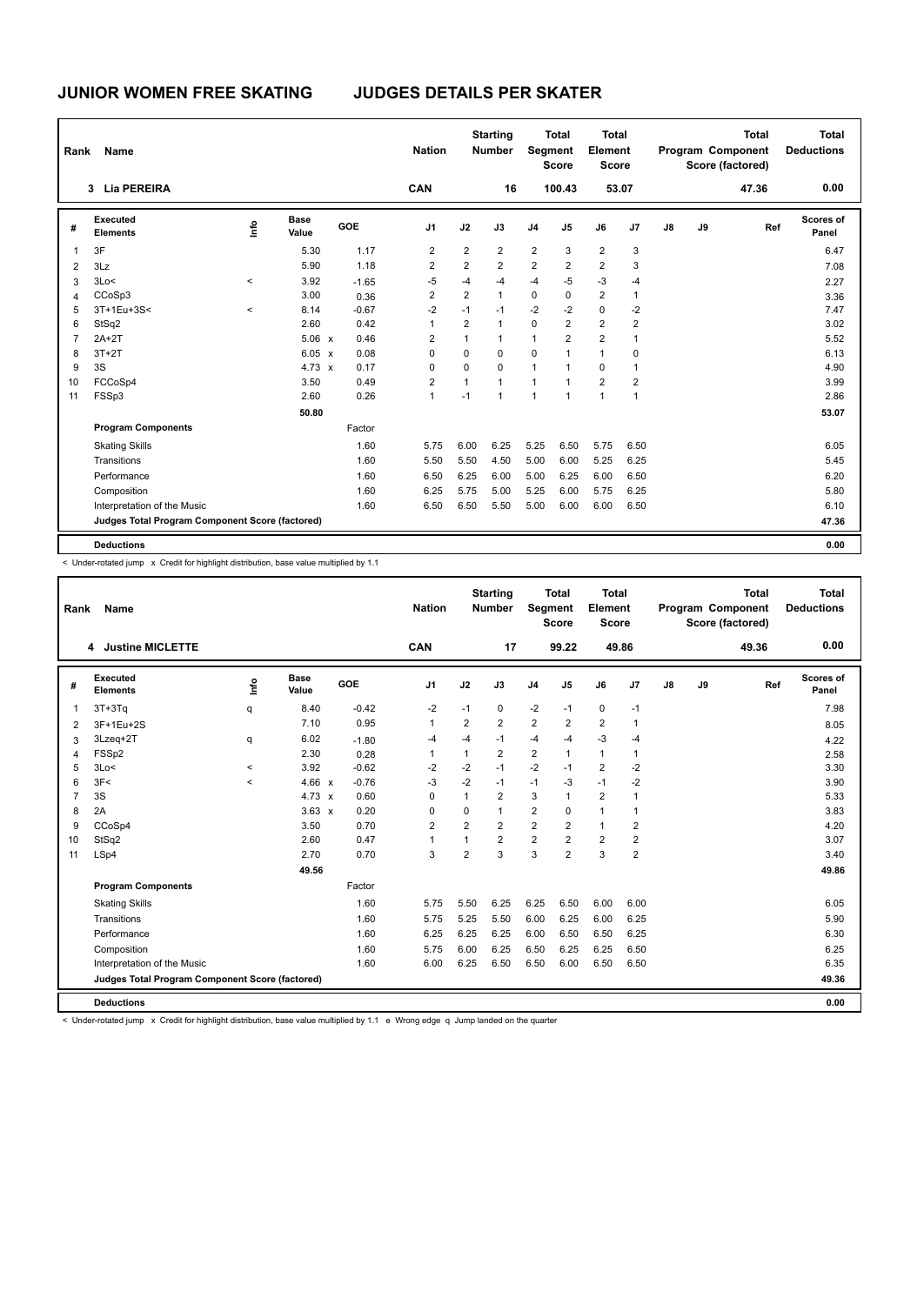| Rank           | Name                                            |         |                      |         | <b>Nation</b>  |                | <b>Starting</b><br><b>Number</b> |                | <b>Total</b><br>Segment<br><b>Score</b> | <b>Total</b><br>Element<br><b>Score</b> |                         |    |    | <b>Total</b><br><b>Program Component</b><br>Score (factored) | <b>Total</b><br><b>Deductions</b> |
|----------------|-------------------------------------------------|---------|----------------------|---------|----------------|----------------|----------------------------------|----------------|-----------------------------------------|-----------------------------------------|-------------------------|----|----|--------------------------------------------------------------|-----------------------------------|
|                | 5 Elyce LIN-GRACEY                              |         |                      |         | <b>USA</b>     |                | 18                               |                | 98.10                                   |                                         | 49.90                   |    |    | 49.20                                                        | $-1.00$                           |
| #              | <b>Executed</b><br><b>Elements</b>              | ١mfo    | <b>Base</b><br>Value | GOE     | J <sub>1</sub> | J2             | J3                               | J <sub>4</sub> | J <sub>5</sub>                          | J6                                      | J <sub>7</sub>          | J8 | J9 | Ref                                                          | Scores of<br>Panel                |
| 1              | 3Lzq                                            | q       | 5.90                 | $-2.95$ | $-5$           | $-5$           | $-5$                             | $-5$           | $-5$                                    | $-5$                                    | $-5$                    |    |    |                                                              | 2.95                              |
| 2              | $3F+2T$                                         |         | 6.60                 | 0.53    | 1              | 1              | $\mathbf{1}$                     | 2              | $\mathbf{1}$                            | $\mathbf{1}$                            | $\overline{1}$          |    |    |                                                              | 7.13                              |
| 3              | 3T+1Eu+2S                                       |         | 6.00                 | 0.34    |                | $\Omega$       | 1                                | $\mathbf{1}$   | $\mathbf 0$                             | $\mathbf{1}$                            |                         |    |    |                                                              | 6.34                              |
| 4              | 2A                                              |         | 3.30                 | 0.53    | 1              | $\mathbf{1}$   | $\overline{2}$                   | $\overline{2}$ | $\overline{2}$                          | $\overline{2}$                          | $\mathbf 1$             |    |    |                                                              | 3.83                              |
| 5              | FCCoSp4                                         |         | 3.50                 | 0.70    | 2              | $\overline{2}$ | $\overline{2}$                   | $\overline{2}$ | $\overline{2}$                          | 3                                       | $\overline{2}$          |    |    |                                                              | 4.20                              |
| 6              | $3Lz + 2T$                                      |         | 7.92 x               | $-0.59$ | $-2$           | $-1$           | $-1$                             | $\pmb{0}$      | $-2$                                    | $\pmb{0}$                               | $-1$                    |    |    |                                                              | 7.33                              |
| $\overline{7}$ | 3F<                                             | $\prec$ | 4.66 x               | $-0.93$ | $-2$           | $-3$           | $-2$                             | $-2$           | $-3$                                    | $-2$                                    | $-2$                    |    |    |                                                              | 3.73                              |
| 8              | 3Lo<                                            | $\prec$ | 4.31 x               | $-0.94$ | $-2$           | $-3$           | $-2$                             | $-2$           | $-4$                                    | $-2$                                    | $-3$                    |    |    |                                                              | 3.37                              |
| 9              | StSq3                                           |         | 3.30                 | 0.66    | $\overline{2}$ | $\overline{2}$ | $\overline{2}$                   | $\overline{2}$ | 3                                       | $\overline{2}$                          | $\overline{2}$          |    |    |                                                              | 3.96                              |
| 10             | FSSp3                                           |         | 2.60                 | 0.26    | $-1$           | 1              | $\mathbf{1}$                     | $\overline{2}$ | $-2$                                    | $\overline{2}$                          | $\overline{\mathbf{c}}$ |    |    |                                                              | 2.86                              |
| 11             | CCoSp4                                          |         | 3.50                 | 0.70    | $\overline{2}$ | $\overline{2}$ | 1                                | $\overline{2}$ | $\overline{2}$                          | 3                                       | $\overline{2}$          |    |    |                                                              | 4.20                              |
|                |                                                 |         | 51.59                |         |                |                |                                  |                |                                         |                                         |                         |    |    |                                                              | 49.90                             |
|                | <b>Program Components</b>                       |         |                      | Factor  |                |                |                                  |                |                                         |                                         |                         |    |    |                                                              |                                   |
|                | <b>Skating Skills</b>                           |         |                      | 1.60    | 6.50           | 6.00           | 5.75                             | 6.50           | 6.75                                    | 6.25                                    | 6.00                    |    |    |                                                              | 6.25                              |
|                | Transitions                                     |         |                      | 1.60    | 6.00           | 5.50           | 5.25                             | 6.00           | 6.25                                    | 5.75                                    | 5.50                    |    |    |                                                              | 5.75                              |
|                | Performance                                     |         |                      | 1.60    | 6.25           | 5.75           | 5.25                             | 6.25           | 6.50                                    | 6.25                                    | 6.25                    |    |    |                                                              | 6.15                              |
|                | Composition                                     |         |                      | 1.60    | 6.00           | 6.00           | 5.50                             | 6.50           | 6.50                                    | 6.50                                    | 6.25                    |    |    |                                                              | 6.25                              |
|                | Interpretation of the Music                     |         |                      | 1.60    | 6.25           | 6.25           | 5.50                             | 6.50           | 6.50                                    | 6.50                                    | 6.25                    |    |    |                                                              | 6.35                              |
|                | Judges Total Program Component Score (factored) |         |                      |         |                |                |                                  |                |                                         |                                         |                         |    |    |                                                              | 49.20                             |
|                | <b>Deductions</b>                               |         | Falls:               | $-1.00$ |                |                |                                  |                |                                         |                                         |                         |    |    |                                                              | $-1.00$                           |

< Under-rotated jump x Credit for highlight distribution, base value multiplied by 1.1 q Jump landed on the quarter

| Rank           | <b>Name</b>                                     |                          |                      |         | <b>Nation</b>  |                | <b>Starting</b><br><b>Number</b> | Segment        | Total<br><b>Score</b> | Total<br>Element<br><b>Score</b> |                |               |    | Total<br>Program Component<br>Score (factored) | Total<br><b>Deductions</b> |
|----------------|-------------------------------------------------|--------------------------|----------------------|---------|----------------|----------------|----------------------------------|----------------|-----------------------|----------------------------------|----------------|---------------|----|------------------------------------------------|----------------------------|
|                | <b>Anna PEZZETTA</b><br>6                       |                          |                      |         | <b>ITA</b>     |                | 21                               |                | 97.02                 | 47.82                            |                |               |    | 49.20                                          | 0.00                       |
| #              | Executed<br><b>Elements</b>                     | ١nfo                     | Base<br>Value        | GOE     | J <sub>1</sub> | J2             | J3                               | J <sub>4</sub> | J <sub>5</sub>        | J6                               | J <sub>7</sub> | $\mathsf{J}8$ | J9 | Ref                                            | Scores of<br>Panel         |
| $\overline{1}$ | $3Lz + 2T$                                      |                          | 7.20                 | 0.24    | $-2$           | $\mathbf{1}$   | 1                                | $\mathbf 0$    | 0                     | 3                                | 0              |               |    |                                                | 7.44                       |
| 2              | 3F                                              |                          | 5.30                 | $-0.21$ | $-2$           | 0              | 0                                | $\mathbf{1}$   | $-2$                  | 0                                | 0              |               |    |                                                | 5.09                       |
| 3              | 3Lzq                                            | q                        | 5.90                 | $-1.77$ | $-2$           | $-3$           | $-3$                             | $-3$           | $-4$                  | $-3$                             | $-3$           |               |    |                                                | 4.13                       |
| $\overline{4}$ | 2A+1Eu+3S<                                      | $\overline{\phantom{a}}$ | 7.24                 | $-0.69$ | -2             | $-1$           | $-2$                             | $-2$           | $-3$                  | $-2$                             | $-2$           |               |    |                                                | 6.55                       |
| 5              | CCoSp4                                          |                          | 3.50                 | 0.84    | 2              | $\overline{2}$ | 3                                | 3              | 2                     | $\overline{2}$                   | 3              |               |    |                                                | 4.34                       |
| 6              | $2S+2T$                                         |                          | 2.86 x               | 0.13    | $\mathbf{1}$   | $\overline{2}$ | $\overline{2}$                   | $\mathbf{1}$   | $\Omega$              | $\mathbf{1}$                     | $\Omega$       |               |    |                                                | 2.99                       |
| $\overline{7}$ | 3Lo<                                            | $\prec$                  | 4.31<br>$\mathsf{x}$ | $-0.78$ | $-2$           | $-3$           | $-1$                             | $-2$           | $-3$                  | $-1$                             | $-2$           |               |    |                                                | 3.53                       |
| 8              | 2A                                              |                          | $3.63 \times$        | 0.73    | $\overline{2}$ | $\overline{2}$ | $\overline{2}$                   | 3              | $\overline{2}$        | 3                                | $\overline{2}$ |               |    |                                                | 4.36                       |
| 9              | FSSp3                                           |                          | 2.60                 | $-0.10$ | $\Omega$       | $\Omega$       | $\Omega$                         | $-1$           | $-1$                  | 1                                | $-1$           |               |    |                                                | 2.50                       |
| 10             | StSq3                                           |                          | 3.30                 | 0.46    | $\overline{1}$ | 1              | $\overline{2}$                   | $\mathbf{1}$   | $\mathbf{1}$          | $\overline{2}$                   | $\overline{2}$ |               |    |                                                | 3.76                       |
| 11             | LSp4                                            |                          | 2.70                 | 0.43    | $\overline{1}$ | $\overline{2}$ | $\overline{2}$                   | $\overline{2}$ | $\Omega$              | $\overline{2}$                   | $\overline{1}$ |               |    |                                                | 3.13                       |
|                |                                                 |                          | 48.54                |         |                |                |                                  |                |                       |                                  |                |               |    |                                                | 47.82                      |
|                | <b>Program Components</b>                       |                          |                      | Factor  |                |                |                                  |                |                       |                                  |                |               |    |                                                |                            |
|                | <b>Skating Skills</b>                           |                          |                      | 1.60    | 6.25           | 6.25           | 7.00                             | 6.75           | 7.00                  | 7.25                             | 6.75           |               |    |                                                | 6.75                       |
|                | Transitions                                     |                          |                      | 1.60    | 5.50           | 5.50           | 5.75                             | 6.00           | 6.00                  | 6.50                             | 6.50           |               |    |                                                | 5.95                       |
|                | Performance                                     |                          |                      | 1.60    | 5.75           | 5.50           | 5.25                             | 6.25           | 6.50                  | 7.25                             | 6.25           |               |    |                                                | 6.05                       |
|                | Composition                                     |                          |                      | 1.60    | 5.75           | 5.50           | 6.00                             | 6.00           | 6.25                  | 7.00                             | 6.50           |               |    |                                                | 6.10                       |
|                | Interpretation of the Music                     |                          |                      | 1.60    | 5.50           | 5.50           | 5.50                             | 6.00           | 6.25                  | 7.25                             | 6.25           |               |    |                                                | 5.90                       |
|                | Judges Total Program Component Score (factored) |                          |                      |         |                |                |                                  |                |                       |                                  |                |               |    |                                                | 49.20                      |
|                | <b>Deductions</b>                               |                          |                      |         |                |                |                                  |                |                       |                                  |                |               |    |                                                | 0.00                       |

< Under-rotated jump x Credit for highlight distribution, base value multiplied by 1.1 q Jump landed on the quarter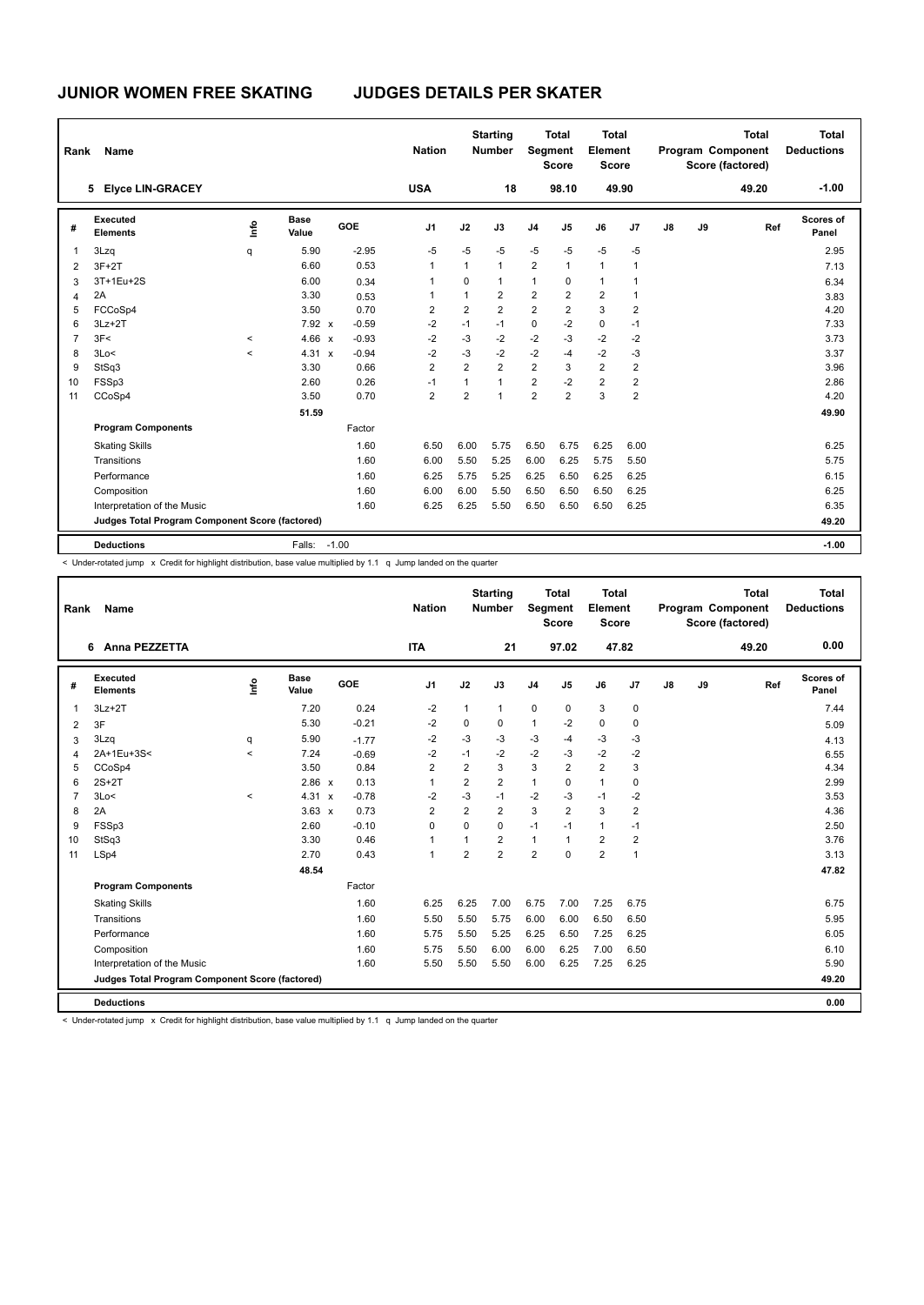| Rank           | Name                                            |         |                      |         | <b>Nation</b>  |                | <b>Starting</b><br><b>Number</b> |                | <b>Total</b><br><b>Segment</b><br><b>Score</b> | <b>Total</b><br>Element<br><b>Score</b> |                |    |    | <b>Total</b><br>Program Component<br>Score (factored) | Total<br><b>Deductions</b> |
|----------------|-------------------------------------------------|---------|----------------------|---------|----------------|----------------|----------------------------------|----------------|------------------------------------------------|-----------------------------------------|----------------|----|----|-------------------------------------------------------|----------------------------|
|                | <b>Nina PINZARRONE</b><br>7                     |         |                      |         | <b>BEL</b>     |                | 19                               |                | 89.75                                          |                                         | 43.43          |    |    | 48.32                                                 | $-2.00$                    |
| #              | Executed<br><b>Elements</b>                     | ١m      | <b>Base</b><br>Value | GOE     | J <sub>1</sub> | J2             | J3                               | J <sub>4</sub> | J <sub>5</sub>                                 | J6                                      | J7             | J8 | J9 | Ref                                                   | Scores of<br>Panel         |
| $\overline{1}$ | 3Lz < + 1Eu + 3S                                | $\prec$ | 9.52                 | $-0.75$ | $-2$           | $-1$           | -2                               | $-2$           | $-3$                                           | $\pmb{0}$                               | $-1$           |    |    |                                                       | 8.77                       |
| 2              | 2A                                              |         | 3.30                 | 0.59    | $\overline{2}$ | $\overline{2}$ | $\overline{2}$                   | 3              | $\Omega$                                       | $\overline{2}$                          | $\mathbf 1$    |    |    |                                                       | 3.89                       |
| 3              | 3Loq                                            | q       | 4.90                 | $-0.59$ | $-2$           | $-1$           | $-1$                             | $-2$           | $-1$                                           | $\pmb{0}$                               | $-1$           |    |    |                                                       | 4.31                       |
| $\overline{4}$ | 2A<                                             | $\prec$ | 2.64                 | $-0.58$ | $-3$           | $-2$           | $-2$                             | $-2$           | $-3$                                           | $-2$                                    | $-2$           |    |    |                                                       | 2.06                       |
| 5              | FCCoSp4                                         |         | 3.50                 | 0.77    | $\overline{2}$ | $\overline{2}$ | 3                                | $\mathbf{1}$   | 3                                              | $\overline{2}$                          | 2              |    |    |                                                       | 4.27                       |
| 6              | 3Lz<                                            | $\prec$ | $5.19 \times$        | $-2.36$ | $-5$           | $-5$           | $-5$                             | $-5$           | $-5$                                           | $-5$                                    | $-5$           |    |    |                                                       | 2.83                       |
| $\overline{7}$ | $3F < +2T$                                      | $\prec$ | 6.09 x               | $-0.93$ | $-3$           | $-2$           | $-2$                             | $-2$           | $-3$                                           | $-2$                                    | $-2$           |    |    |                                                       | 5.16                       |
| 8              | 3F<                                             | $\prec$ | 4.66 x               | $-2.12$ | $-5$           | $-5$           | $-5$                             | $-5$           | $-5$                                           | $-5$                                    | $-5$           |    |    |                                                       | 2.54                       |
| 9              | CCoSp3V                                         |         | 2.25                 | 0.45    | $\overline{2}$ | $\overline{2}$ | $\overline{2}$                   | $\overline{2}$ | $\mathbf{1}$                                   | $\overline{2}$                          | $\overline{2}$ |    |    |                                                       | 2.70                       |
| 10             | StSq2                                           |         | 2.60                 | 0.57    | $\overline{2}$ | 3              | $\overline{2}$                   | $\overline{2}$ | $\overline{1}$                                 | $\overline{2}$                          | 3              |    |    |                                                       | 3.17                       |
| 11             | LSp4                                            |         | 2.70                 | 1.03    | 3              | 4              | $\overline{4}$                   | 3              | 4                                              | $\overline{4}$                          | $\overline{4}$ |    |    |                                                       | 3.73                       |
|                |                                                 |         | 47.35                |         |                |                |                                  |                |                                                |                                         |                |    |    |                                                       | 43.43                      |
|                | <b>Program Components</b>                       |         |                      | Factor  |                |                |                                  |                |                                                |                                         |                |    |    |                                                       |                            |
|                | <b>Skating Skills</b>                           |         |                      | 1.60    | 6.00           | 6.25           | 6.00                             | 6.00           | 6.25                                           | 6.25                                    | 6.50           |    |    |                                                       | 6.15                       |
|                | Transitions                                     |         |                      | 1.60    | 6.00           | 5.75           | 5.50                             | 5.75           | 5.50                                           | 6.00                                    | 6.00           |    |    |                                                       | 5.80                       |
|                | Performance                                     |         |                      | 1.60    | 5.50           | 6.00           | 6.25                             | 5.50           | 6.00                                           | 6.50                                    | 6.25           |    |    |                                                       | 6.00                       |
|                | Composition                                     |         |                      | 1.60    | 6.00           | 5.50           | 6.25                             | 6.00           | 6.00                                           | 6.00                                    | 6.50           |    |    |                                                       | 6.05                       |
|                | Interpretation of the Music                     |         |                      | 1.60    | 5.75           | 6.50           | 6.50                             | 5.75           | 5.50                                           | 6.50                                    | 6.75           |    |    |                                                       | 6.20                       |
|                | Judges Total Program Component Score (factored) |         |                      |         |                |                |                                  |                |                                                |                                         |                |    |    |                                                       | 48.32                      |
|                | <b>Deductions</b>                               |         | Falls:               | $-2.00$ |                |                |                                  |                |                                                |                                         |                |    |    |                                                       | $-2.00$                    |

< Under-rotated jump x Credit for highlight distribution, base value multiplied by 1.1 q Jump landed on the quarter

| Rank           | <b>Name</b>                                     |         |                      |         | <b>Nation</b>  |                | <b>Starting</b><br>Number | Segment        | <b>Total</b><br><b>Score</b> | <b>Total</b><br>Element<br><b>Score</b> |                |    |    | <b>Total</b><br>Program Component<br>Score (factored) | <b>Total</b><br><b>Deductions</b> |
|----------------|-------------------------------------------------|---------|----------------------|---------|----------------|----------------|---------------------------|----------------|------------------------------|-----------------------------------------|----------------|----|----|-------------------------------------------------------|-----------------------------------|
|                | <b>Katie SHEN</b><br>8                          |         |                      |         | <b>USA</b>     |                | 15                        |                | 88.36                        | 43.76                                   |                |    |    | 45.60                                                 | $-1.00$                           |
| #              | Executed<br><b>Elements</b>                     | info    | <b>Base</b><br>Value | GOE     | J <sub>1</sub> | J2             | J3                        | J <sub>4</sub> | J5                           | J6                                      | J <sub>7</sub> | J8 | J9 | Ref                                                   | Scores of<br>Panel                |
| $\overline{1}$ | 3T                                              |         | 4.20                 | 1.01    | $\overline{2}$ | $\overline{2}$ | 3                         | 3              | $-2$                         | 3                                       | $\overline{2}$ |    |    |                                                       | 5.21                              |
| 2              | $3Lo < +2T$                                     | $\prec$ | 5.22                 | $-0.47$ | $-2$           | $-1$           | $\Omega$                  | $-2$           | $-2$                         | 0                                       | $-1$           |    |    |                                                       | 4.75                              |
| 3              | 2Aq+1Eu+2F                                      | q       | 5.60                 | $-1.06$ | $-4$           | $-4$           | $-2$                      | $-2$           | $-2$                         | $-4$                                    | $-4$           |    |    |                                                       | 4.54                              |
| 4              | CCoSp4                                          |         | 3.50                 | 0.42    | $\overline{2}$ | $\mathbf{1}$   | 2                         | $\mathbf{1}$   | $\mathbf{1}$                 | $\mathbf{1}$                            | $\mathbf{1}$   |    |    |                                                       | 3.92                              |
| 5              | 2A                                              |         | 3.30                 | $-1.19$ | $-4$           | $-4$           | $-4$                      | $-3$           | $-5$                         | $-3$                                    | $-3$           |    |    |                                                       | 2.11                              |
| 6              | 3Log                                            | q       | 4.90                 | $-0.98$ | $-2$           | $-2$           | $-1$                      | $-2$           | $-2$                         | $-2$                                    | $-2$           |    |    |                                                       | 3.92                              |
| $\overline{7}$ | FCCoSp4                                         |         | 3.50                 | 0.35    | $\overline{1}$ | $\mathbf{1}$   | 1                         | $\mathbf 0$    | $\mathbf{1}$                 | $\overline{2}$                          | $\overline{1}$ |    |    |                                                       | 3.85                              |
| 8              | $3T+2T$                                         |         | 6.05 x               | 0.42    | $\overline{1}$ | 1              | $\overline{2}$            | $\overline{2}$ | $-2$                         | 0                                       | $\overline{1}$ |    |    |                                                       | 6.47                              |
| 9              | 3Sq                                             | q       | $4.73 \times$        | $-2.15$ | $-5$           | $-5$           | $-5$                      | $-5$           | $-5$                         | $-5$                                    | $-5$           |    |    |                                                       | 2.58                              |
| 10             | StSq2                                           |         | 2.60                 | 0.52    | $\overline{2}$ | $\overline{2}$ | $\overline{2}$            | $\overline{2}$ | $\overline{2}$               | $\overline{2}$                          | $\overline{2}$ |    |    |                                                       | 3.12                              |
| 11             | LSp4                                            |         | 2.70                 | 0.59    | 3              | $\overline{2}$ | $\overline{2}$            | $\overline{2}$ | $\overline{2}$               | 3                                       | $\mathbf{1}$   |    |    |                                                       | 3.29                              |
|                |                                                 |         | 46.30                |         |                |                |                           |                |                              |                                         |                |    |    |                                                       | 43.76                             |
|                | <b>Program Components</b>                       |         |                      | Factor  |                |                |                           |                |                              |                                         |                |    |    |                                                       |                                   |
|                | <b>Skating Skills</b>                           |         |                      | 1.60    | 6.25           | 6.00           | 6.00                      | 5.50           | 6.00                         | 6.50                                    | 6.00           |    |    |                                                       | 6.05                              |
|                | Transitions                                     |         |                      | 1.60    | 5.50           | 5.25           | 5.25                      | 5.25           | 5.25                         | 6.00                                    | 5.50           |    |    |                                                       | 5.35                              |
|                | Performance                                     |         |                      | 1.60    | 6.00           | 5.75           | 5.50                      | 5.00           | 5.50                         | 6.50                                    | 6.00           |    |    |                                                       | 5.75                              |
|                | Composition                                     |         |                      | 1.60    | 5.50           | 5.50           | 5.50                      | 5.50           | 5.25                         | 6.25                                    | 5.75           |    |    |                                                       | 5.55                              |
|                | Interpretation of the Music                     |         |                      | 1.60    | 6.00           | 6.00           | 5.75                      | 5.50           | 5.50                         | 6.50                                    | 5.75           |    |    |                                                       | 5.80                              |
|                | Judges Total Program Component Score (factored) |         |                      |         |                |                |                           |                |                              |                                         |                |    |    |                                                       | 45.60                             |
|                | <b>Deductions</b>                               |         | Falls:               | $-1.00$ |                |                |                           |                |                              |                                         |                |    |    |                                                       | $-1.00$                           |

< Under-rotated jump x Credit for highlight distribution, base value multiplied by 1.1 q Jump landed on the quarter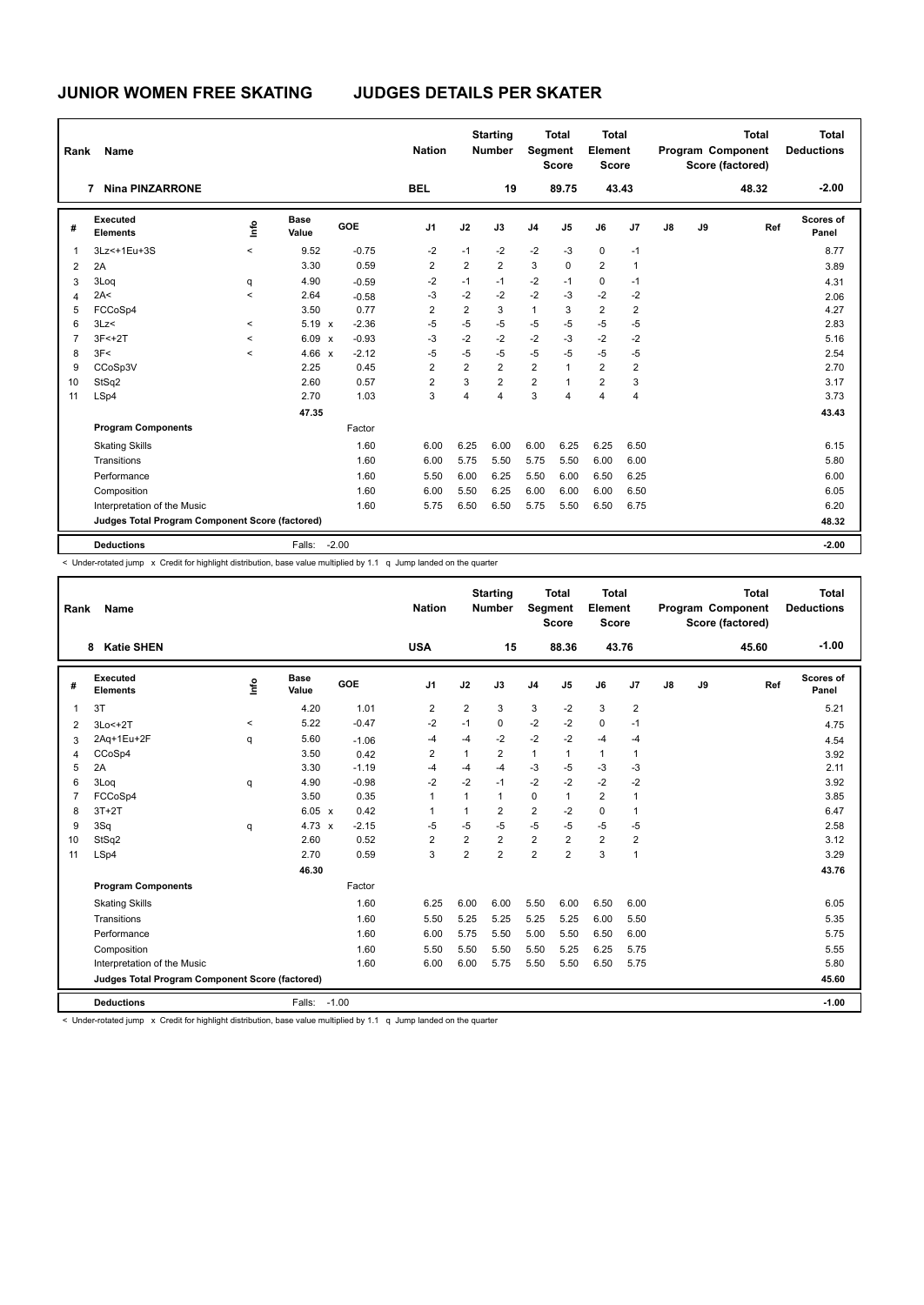| Rank           | Name                                            |         |                      |         | <b>Nation</b>  |                | <b>Starting</b><br><b>Number</b> |                | <b>Total</b><br>Segment<br><b>Score</b> | <b>Total</b><br>Element<br><b>Score</b> |                |    |    | <b>Total</b><br>Program Component<br>Score (factored) | <b>Total</b><br><b>Deductions</b> |
|----------------|-------------------------------------------------|---------|----------------------|---------|----------------|----------------|----------------------------------|----------------|-----------------------------------------|-----------------------------------------|----------------|----|----|-------------------------------------------------------|-----------------------------------|
|                | 9 Olesya RAY                                    |         |                      |         | <b>GER</b>     |                | 13                               |                | 84.60                                   |                                         | 44.76          |    |    | 39.84                                                 | 0.00                              |
| #              | <b>Executed</b><br><b>Elements</b>              | ١mfo    | <b>Base</b><br>Value | GOE     | J <sub>1</sub> | J2             | J3                               | J <sub>4</sub> | J5                                      | J6                                      | J <sub>7</sub> | J8 | J9 | Ref                                                   | Scores of<br>Panel                |
| 1              | $2A+3Tq$                                        | q       | 7.50                 | $-0.17$ | $-2$           | $-1$           | 0                                | $-1$           | 0                                       | $\mathbf 0$                             | 0              |    |    |                                                       | 7.33                              |
| 2              | 2A+1Eu+3S<                                      | $\,<\,$ | 7.24                 | $-0.48$ | $-2$           | $-1$           | 0                                | $-1$           | $-3$                                    | $-1$                                    | $-2$           |    |    |                                                       | 6.76                              |
| 3              | 3Lo<                                            | $\prec$ | 3.92                 | $-0.86$ | $-2$           | $-3$           | $-2$                             | $-2$           | $-3$                                    | $-2$                                    | $-2$           |    |    |                                                       | 3.06                              |
| 4              | 2Lz                                             |         | 2.10                 | 0.25    | 1              | 1              | $\overline{2}$                   | $\overline{2}$ | $\mathbf 0$                             | $\mathbf{1}$                            | 1              |    |    |                                                       | 2.35                              |
| 5              | CCoSp4                                          |         | 3.50                 | 0.84    | 2              | $\overline{2}$ | 3                                | $\overline{2}$ | $\overline{2}$                          | 3                                       | 3              |    |    |                                                       | 4.34                              |
| 6              | StSq2                                           |         | 2.60                 | 0.31    | 1              | $\mathbf{1}$   | $\overline{2}$                   | 1              | 1                                       | $\overline{2}$                          | 1              |    |    |                                                       | 2.91                              |
| $\overline{7}$ | 3S                                              |         | 4.73 $\times$        | 0.69    | 1              | $\mathbf{1}$   | $\overline{2}$                   | $\overline{2}$ | $\mathbf{1}$                            | $\overline{2}$                          | $\overline{2}$ |    |    |                                                       | 5.42                              |
| 8              | 3T<                                             | $\,<$   | $3.70 \times$        | $-0.47$ | $-2$           | $-2$           | $-1$                             | $-1$           | $-2$                                    | $-1$                                    | $-1$           |    |    |                                                       | 3.23                              |
| 9              | $2Lz + 2Lo$                                     |         | $4.18 \times$        | 0.08    | 0              | $\Omega$       | $\mathbf{1}$                     | $\overline{2}$ | $\mathbf 0$                             | $\mathbf{1}$                            | 0              |    |    |                                                       | 4.26                              |
| 10             | LSp3                                            |         | 2.40                 | 0.05    | 0              | 1              | 1                                | $-1$           | $-2$                                    | $\mathbf{1}$                            | 0              |    |    |                                                       | 2.45                              |
| 11             | FSSp3                                           |         | 2.60                 | 0.05    | 0              | 0              | 1                                | $\mathbf 0$    | $-2$                                    | $\mathbf{1}$                            | $\mathbf 0$    |    |    |                                                       | 2.65                              |
|                |                                                 |         | 44.47                |         |                |                |                                  |                |                                         |                                         |                |    |    |                                                       | 44.76                             |
|                | <b>Program Components</b>                       |         |                      | Factor  |                |                |                                  |                |                                         |                                         |                |    |    |                                                       |                                   |
|                | <b>Skating Skills</b>                           |         |                      | 1.60    | 5.50           | 5.00           | 5.25                             | 5.00           | 5.00                                    | 5.50                                    | 5.50           |    |    |                                                       | 5.25                              |
|                | Transitions                                     |         |                      | 1.60    | 4.50           | 4.50           | 4.50                             | 4.50           | 4.00                                    | 5.00                                    | 5.25           |    |    |                                                       | 4.60                              |
|                | Performance                                     |         |                      | 1.60    | 5.25           | 5.00           | 4.25                             | 5.25           | 4.50                                    | 5.50                                    | 5.75           |    |    |                                                       | 5.10                              |
|                | Composition                                     |         |                      | 1.60    | 5.00           | 5.00           | 4.75                             | 5.00           | 4.25                                    | 5.25                                    | 5.50           |    |    |                                                       | 5.00                              |
|                | Interpretation of the Music                     |         |                      | 1.60    | 5.00           | 5.00           | 4.50                             | 4.75           | 3.75                                    | 5.50                                    | 5.75           |    |    |                                                       | 4.95                              |
|                | Judges Total Program Component Score (factored) |         |                      |         |                |                |                                  |                |                                         |                                         |                |    |    |                                                       | 39.84                             |
|                | <b>Deductions</b>                               |         |                      |         |                |                |                                  |                |                                         |                                         |                |    |    |                                                       | 0.00                              |

< Under-rotated jump x Credit for highlight distribution, base value multiplied by 1.1 q Jump landed on the quarter

| Rank           | <b>Name</b>                                     |         |                      |         | <b>Nation</b>  |              | <b>Starting</b><br><b>Number</b> | <b>Segment</b> | <b>Total</b><br><b>Score</b> | Total<br>Element<br><b>Score</b> |                |               |    | Total<br>Program Component<br>Score (factored) | Total<br><b>Deductions</b> |
|----------------|-------------------------------------------------|---------|----------------------|---------|----------------|--------------|----------------------------------|----------------|------------------------------|----------------------------------|----------------|---------------|----|------------------------------------------------|----------------------------|
|                | Elina PLÜSS<br>10                               |         |                      |         | SUI            |              | 12                               |                | 77.33                        | 41.53                            |                |               |    | 36.80                                          | $-1.00$                    |
| #              | Executed<br><b>Elements</b>                     | lnfo    | Base<br>Value        | GOE     | J <sub>1</sub> | J2           | J3                               | J <sub>4</sub> | J <sub>5</sub>               | J6                               | J <sub>7</sub> | $\mathsf{J}8$ | J9 | Ref                                            | Scores of<br>Panel         |
| $\overline{1}$ | 3F!+2T                                          |         | 6.60                 | $-1.27$ | $-2$           | $-3$         | $-2$                             | $-2$           | $-3$                         | $-1$                             | $-3$           |               |    |                                                | 5.33                       |
| 2              | 3Lz                                             |         | 5.90                 | $-1.18$ | -2             | $-2$         | $-1$                             | $-1$           | $-3$                         | $-2$                             | -3             |               |    |                                                | 4.72                       |
| 3              | 2A                                              |         | 3.30                 | 0.13    | $\mathbf 0$    | $\Omega$     | 1                                | $\mathbf{1}$   | 0                            | 0                                | $\overline{1}$ |               |    |                                                | 3.43                       |
| 4              | $3Lz + 2T$                                      |         | 7.20                 | $-0.12$ | $-1$           | $\mathbf{1}$ | 0                                | $-1$           | $-2$                         | $\mathbf{1}$                     | $\mathbf 0$    |               |    |                                                | 7.08                       |
| 5              | CCoSp3                                          |         | 3.00                 | 0.30    | $\overline{1}$ | 1            | $\Omega$                         | $\mathbf{1}$   | $\mathbf{1}$                 | $\mathbf{1}$                     | $\overline{1}$ |               |    |                                                | 3.30                       |
| 6              | 3Lo<                                            | $\prec$ | 4.31 x               | $-0.86$ | -3             | $-3$         | 0                                | $-3$           | $-2$                         | $-1$                             | $-2$           |               |    |                                                | 3.45                       |
| $\overline{7}$ | 2A+1Eu<<+2Fq                                    | <<      | 5.61<br>$\mathbf{x}$ | $-1.32$ | $-5$           | $-4$         | $-3$                             | $-5$           | $-3$                         | $-4$                             | $-4$           |               |    |                                                | 4.29                       |
| 8              | 3S<                                             | $\prec$ | $3.78 \times$        | $-1.72$ | $-5$           | $-5$         | $-5$                             | $-5$           | $-5$                         | $-5$                             | $-5$           |               |    |                                                | 2.06                       |
| 9              | FSSp3                                           |         | 2.60                 | 0.10    | $\Omega$       | $\Omega$     | 1                                | $\overline{2}$ | $\Omega$                     | $\Omega$                         | $\overline{1}$ |               |    |                                                | 2.70                       |
| 10             | StSq2                                           |         | 2.60                 | $-0.05$ | $\mathbf 0$    | $-1$         | $\Omega$                         | $\Omega$       | $-2$                         | $\mathbf{1}$                     | $\pmb{0}$      |               |    |                                                | 2.55                       |
| 11             | CSp3                                            |         | 2.30                 | 0.32    | $\overline{2}$ | 1            | $\Omega$                         | $\overline{2}$ | $\mathbf{1}$                 | $\mathbf{1}$                     | $\overline{2}$ |               |    |                                                | 2.62                       |
|                |                                                 |         | 47.20                |         |                |              |                                  |                |                              |                                  |                |               |    |                                                | 41.53                      |
|                | <b>Program Components</b>                       |         |                      | Factor  |                |              |                                  |                |                              |                                  |                |               |    |                                                |                            |
|                | <b>Skating Skills</b>                           |         |                      | 1.60    | 5.25           | 5.00         | 5.00                             | 4.50           | 4.50                         | 5.25                             | 5.25           |               |    |                                                | 5.00                       |
|                | Transitions                                     |         |                      | 1.60    | 4.00           | 4.25         | 4.50                             | 4.25           | 4.25                         | 4.75                             | 5.00           |               |    |                                                | 4.40                       |
|                | Performance                                     |         |                      | 1.60    | 4.75           | 4.75         | 4.25                             | 4.25           | 4.75                         | 5.25                             | 5.50           |               |    |                                                | 4.75                       |
|                | Composition                                     |         |                      | 1.60    | 4.50           | 4.50         | 3.75                             | 4.25           | 4.00                         | 5.00                             | 5.25           |               |    |                                                | 4.45                       |
|                | Interpretation of the Music                     |         |                      | 1.60    | 4.75           | 4.50         | 3.75                             | 4.00           | 3.75                         | 5.25                             | 5.00           |               |    |                                                | 4.40                       |
|                | Judges Total Program Component Score (factored) |         |                      |         |                |              |                                  |                |                              |                                  |                |               |    |                                                | 36.80                      |
|                | <b>Deductions</b>                               |         | Falls:               | $-1.00$ |                |              |                                  |                |                              |                                  |                |               |    |                                                | $-1.00$                    |

< Under-rotated jump << Downgraded jump x Credit for highlight distribution, base value multiplied by 1.1 ! Not clear edge q Jump landed on the quarter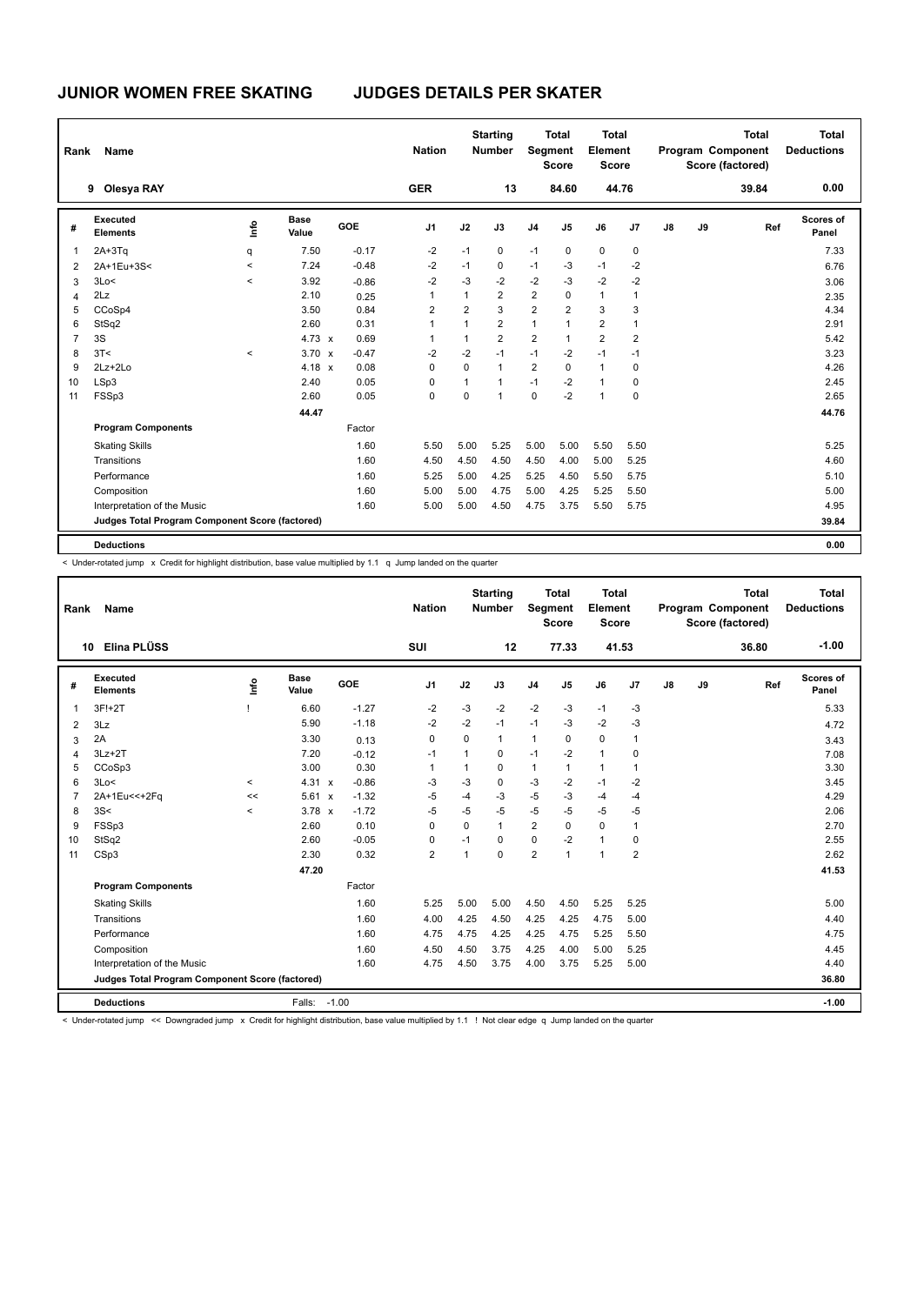| Rank           | <b>Name</b>                                     |         |                      |            | <b>Nation</b>  |              | <b>Starting</b><br><b>Number</b> |                | <b>Total</b><br><b>Segment</b><br><b>Score</b> | <b>Total</b><br>Element<br><b>Score</b> |                |    |    | <b>Total</b><br>Program Component<br>Score (factored) | <b>Total</b><br><b>Deductions</b> |
|----------------|-------------------------------------------------|---------|----------------------|------------|----------------|--------------|----------------------------------|----------------|------------------------------------------------|-----------------------------------------|----------------|----|----|-------------------------------------------------------|-----------------------------------|
|                | <b>Flora Marie SCHALLER</b><br>11               |         |                      |            | <b>AUT</b>     |              | $\overline{7}$                   |                | 71.06                                          |                                         | 37.14          |    |    | 33.92                                                 | 0.00                              |
| #              | Executed<br><b>Elements</b>                     | ١m      | <b>Base</b><br>Value | <b>GOE</b> | J <sub>1</sub> | J2           | J3                               | J <sub>4</sub> | J <sub>5</sub>                                 | J6                                      | J7             | J8 | J9 | Ref                                                   | Scores of<br>Panel                |
| $\overline{1}$ | $3Sq+2T$                                        | q       | 5.60                 | $-0.86$    | $-2$           | $-2$         | $-2$                             | $-2$           | $-2$                                           | $-2$                                    | $-2$           |    |    |                                                       | 4.74                              |
| 2              | 3S<                                             | $\prec$ | 3.44                 | $-0.83$    | $-2$           | $-3$         | $-1$                             | $-3$           | $-2$                                           | $-3$                                    | $-2$           |    |    |                                                       | 2.61                              |
| 3              | 2Aq+1Eu+2F                                      | q       | 5.60                 | $-0.66$    | $-2$           | $-2$         | $-2$                             | $-2$           | $-1$                                           | $-2$                                    | $-2$           |    |    |                                                       | 4.94                              |
| 4              | CCoSp4                                          |         | 3.50                 | 0.14       | 1              | $\mathbf{1}$ | $\mathbf{1}$                     | $\mathbf 0$    | $\Omega$                                       | $\mathbf 0$                             | 0              |    |    |                                                       | 3.64                              |
| 5              | 2Aq                                             | q       | 3.30                 | $-0.53$    | $-2$           | $-2$         | $-1$                             | $-2$           | $-1$                                           | $-2$                                    | $-1$           |    |    |                                                       | 2.77                              |
| 6              | StSq2                                           |         | 2.60                 | 0.00       | 0              | 0            | $\mathbf{1}$                     | $\mathbf 0$    | $\Omega$                                       | $\mathbf 0$                             | $\mathbf 0$    |    |    |                                                       | 2.60                              |
| $\overline{7}$ | $2Lz + 2Lo$                                     |         | 4.18 $x$             | 0.13       | 0              | 1            | $\mathbf{1}$                     | 2              | $-1$                                           | $\mathbf{1}$                            | 0              |    |    |                                                       | 4.31                              |
| 8              | CCSp4                                           |         | 3.20                 | 0.06       | 0              | 0            | $\mathbf{1}$                     | $\mathbf 0$    | $\Omega$                                       | $\mathbf 0$                             | 2              |    |    |                                                       | 3.26                              |
| 9              | 2Lz                                             |         | 2.31 x               | 0.13       | $\Omega$       | $\mathbf{1}$ | $\mathbf{1}$                     | 1              | $\Omega$                                       | $\mathbf 0$                             | 1              |    |    |                                                       | 2.44                              |
| 10             | 2F                                              |         | $1.98 \times$        | 0.07       | 0              | $\Omega$     | $\mathbf{1}$                     | $\mathbf{1}$   | $\Omega$                                       | $\mathbf 0$                             | $\mathbf{1}$   |    |    |                                                       | 2.05                              |
| 11             | FCCoSp4                                         |         | 3.50                 | 0.28       | 1              | 0            | $\mathbf{1}$                     | 1              | 0                                              | $\mathbf{1}$                            | $\overline{1}$ |    |    |                                                       | 3.78                              |
|                |                                                 |         | 39.21                |            |                |              |                                  |                |                                                |                                         |                |    |    |                                                       | 37.14                             |
|                | <b>Program Components</b>                       |         |                      | Factor     |                |              |                                  |                |                                                |                                         |                |    |    |                                                       |                                   |
|                | <b>Skating Skills</b>                           |         |                      | 1.60       | 4.50           | 4.25         | 4.50                             | 4.25           | 3.75                                           | 4.50                                    | 4.75           |    |    |                                                       | 4.40                              |
|                | Transitions                                     |         |                      | 1.60       | 4.00           | 3.75         | 4.25                             | 3.75           | 3.50                                           | 4.00                                    | 4.50           |    |    |                                                       | 3.95                              |
|                | Performance                                     |         |                      | 1.60       | 4.75           | 4.50         | 4.25                             | 4.00           | 4.00                                           | 4.50                                    | 5.00           |    |    |                                                       | 4.40                              |
|                | Composition                                     |         |                      | 1.60       | 4.25           | 4.25         | 4.50                             | 4.00           | 4.00                                           | 4.25                                    | 5.00           |    |    |                                                       | 4.25                              |
|                | Interpretation of the Music                     |         |                      | 1.60       | 4.50           | 4.25         | 4.00                             | 3.75           | 3.75                                           | 4.50                                    | 4.50           |    |    |                                                       | 4.20                              |
|                | Judges Total Program Component Score (factored) |         |                      |            |                |              |                                  |                |                                                |                                         |                |    |    |                                                       | 33.92                             |
|                | <b>Deductions</b>                               |         |                      |            |                |              |                                  |                |                                                |                                         |                |    |    |                                                       | 0.00                              |

< Under-rotated jump x Credit for highlight distribution, base value multiplied by 1.1 q Jump landed on the quarter

| Rank           | Name                                            |                     |               |         | <b>Nation</b>  |                | <b>Starting</b><br><b>Number</b> | Segment        | <b>Total</b><br><b>Score</b> | Total<br>Element<br><b>Score</b> |                |               |    | <b>Total</b><br>Program Component<br>Score (factored) | Total<br><b>Deductions</b> |
|----------------|-------------------------------------------------|---------------------|---------------|---------|----------------|----------------|----------------------------------|----------------|------------------------------|----------------------------------|----------------|---------------|----|-------------------------------------------------------|----------------------------|
|                | <b>Dani LOONSTRA</b><br>$12 \,$                 |                     |               |         | <b>NED</b>     |                | 14                               |                | 67.56                        |                                  | 30.28          |               |    | 37.28                                                 | 0.00                       |
| #              | Executed<br><b>Elements</b>                     | <b>Le</b>           | Base<br>Value | GOE     | J <sub>1</sub> | J2             | J3                               | J <sub>4</sub> | J <sub>5</sub>               | J6                               | J7             | $\mathsf{J}8$ | J9 | Ref                                                   | <b>Scores of</b><br>Panel  |
| 1              | 3Lze+2T                                         | e                   | 6.02          | $-1.04$ | $-2$           | $-2$           | $-2$                             | $-3$           | $-2$                         | $-1$                             | $-4$           |               |    |                                                       | 4.98                       |
| 2              | 2A+1Eu+2S                                       |                     | 5.10          | 0.33    | $\mathbf{1}$   | $\mathbf{1}$   | $\mathbf{1}$                     | $\mathbf{1}$   | $\Omega$                     | $\mathbf{1}$                     | $\overline{1}$ |               |    |                                                       | 5.43                       |
| 3              | 2F<<                                            | <<                  | 0.50          | $-0.25$ | -5             | $-5$           | $-5$                             | $-5$           | $-5$                         | $-4$                             | $-5$           |               |    |                                                       | 0.25                       |
| 4              | 2S <                                            | <<                  | 0.40          | $-0.20$ | $-5$           | $-5$           | $-5$                             | $-5$           | $-5$                         | $-4$                             | $-5$           |               |    |                                                       | 0.20                       |
| 5              | FCCoSp4                                         |                     | 3.50          | 0.35    | $\mathbf{1}$   | $\overline{1}$ | $\mathbf{1}$                     | 2              | $\mathbf{1}$                 | $\mathbf{1}$                     | $\overline{1}$ |               |    |                                                       | 3.85                       |
| 6              | StSq2                                           |                     | 2.60          | 0.10    | $\Omega$       | $\Omega$       | $\Omega$                         | $\mathbf{1}$   | 1                            | $\mathbf{1}$                     | $\mathbf 0$    |               |    |                                                       | 2.70                       |
| $\overline{7}$ | 2Lze                                            | e                   | $1.85 \times$ | $-0.34$ | $-2$           | $-3$           | $-2$                             | $-3$           | $-1$                         | $-1$                             | $-2$           |               |    |                                                       | 1.51                       |
| 8              | $2T+2T^*$                                       | $\boldsymbol{\psi}$ | $1.43 \times$ | 0.03    | $\Omega$       | $\Omega$       | $\Omega$                         | $\mathbf{1}$   | $-1$                         | $\mathbf{1}$                     | $\mathbf 0$    |               |    |                                                       | 1.46                       |
| 9              | CCoSp3                                          |                     | 3.00          | 0.30    | $\Omega$       | 1              | 1                                | $\overline{2}$ | $\mathbf{1}$                 | $\mathbf{1}$                     | $\overline{1}$ |               |    |                                                       | 3.30                       |
| 10             | 2A                                              |                     | $3.63 \times$ | 0.00    | $\mathbf 0$    | 0              | 0                                | $\mathbf 0$    | $-1$                         | 0                                | $\mathbf 0$    |               |    |                                                       | 3.63                       |
| 11             | LSp4                                            |                     | 2.70          | 0.27    | $\mathbf{1}$   | $\overline{2}$ | 0                                | $\overline{2}$ | $\mathbf 0$                  | $\mathbf{1}$                     | $\overline{1}$ |               |    |                                                       | 2.97                       |
|                |                                                 |                     | 30.73         |         |                |                |                                  |                |                              |                                  |                |               |    |                                                       | 30.28                      |
|                | <b>Program Components</b>                       |                     |               | Factor  |                |                |                                  |                |                              |                                  |                |               |    |                                                       |                            |
|                | <b>Skating Skills</b>                           |                     |               | 1.60    | 5.00           | 5.00           | 4.25                             | 4.50           | 5.00                         | 5.25                             | 5.50           |               |    |                                                       | 4.95                       |
|                | Transitions                                     |                     |               | 1.60    | 4.75           | 4.25           | 4.00                             | 4.25           | 4.25                         | 4.75                             | 4.75           |               |    |                                                       | 4.45                       |
|                | Performance                                     |                     |               | 1.60    | 5.00           | 4.00           | 4.75                             | 4.00           | 4.75                         | 5.25                             | 4.75           |               |    |                                                       | 4.65                       |
|                | Composition                                     |                     |               | 1.60    | 4.50           | 4.50           | 4.25                             | 4.25           | 4.75                         | 5.25                             | 5.25           |               |    |                                                       | 4.65                       |
|                | Interpretation of the Music                     |                     |               | 1.60    | 4.75           | 4.50           | 4.50                             | 4.25           | 4.25                         | 5.50                             | 5.00           |               |    |                                                       | 4.60                       |
|                | Judges Total Program Component Score (factored) |                     |               |         |                |                |                                  |                |                              |                                  |                |               |    |                                                       | 37.28                      |
|                | <b>Deductions</b>                               |                     |               |         |                |                |                                  |                |                              |                                  |                |               |    |                                                       | 0.00                       |

<< Downgraded jump \* Invalid element x Credit for highlight distribution, base value multiplied by 1.1 e Wrong edge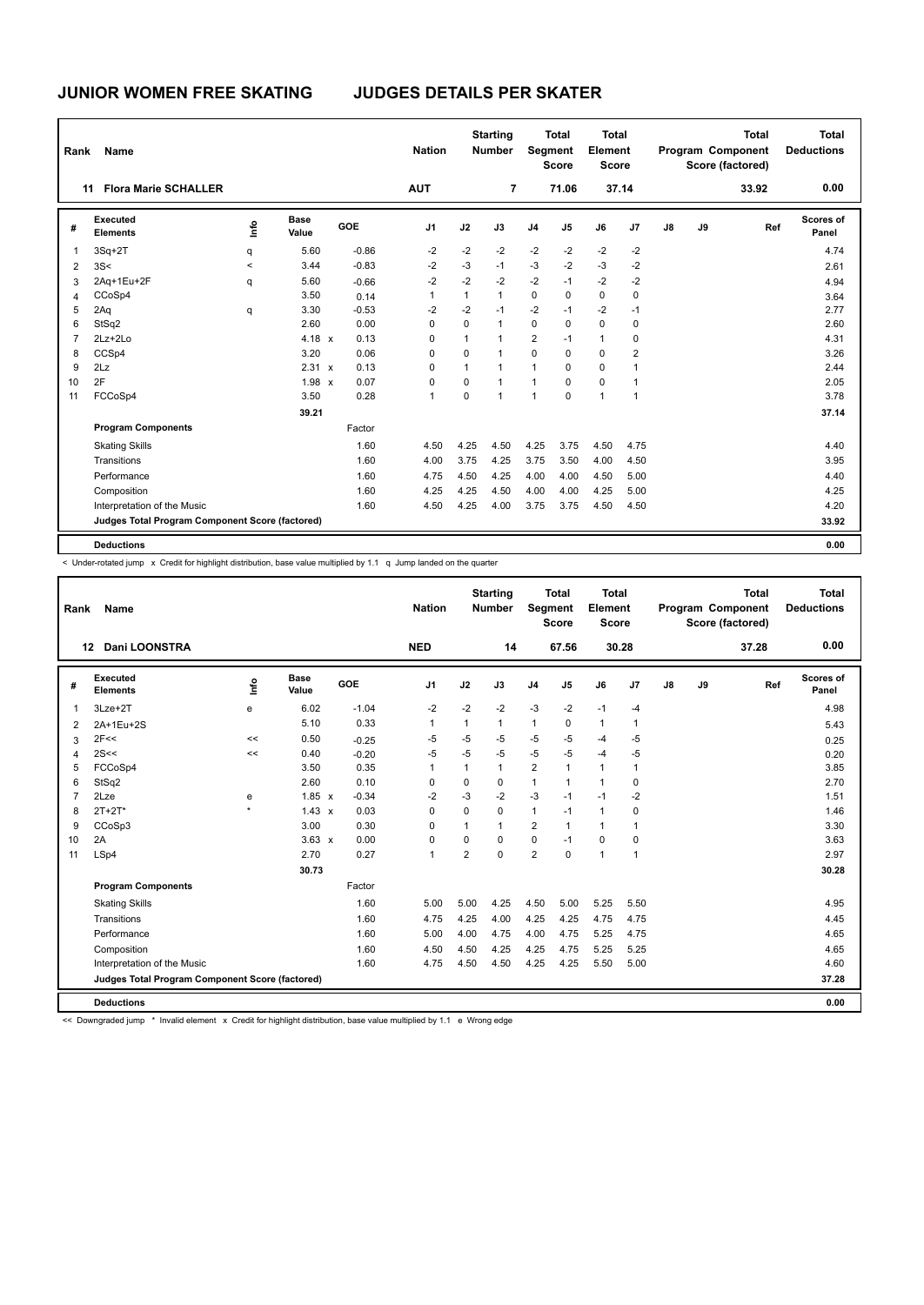| Rank           | Name                                            |         |                      |         | <b>Nation</b>  |              | <b>Starting</b><br><b>Number</b> |                | <b>Total</b><br>Segment<br><b>Score</b> | <b>Total</b><br>Element<br><b>Score</b> |              |    |    | <b>Total</b><br>Program Component<br>Score (factored) | <b>Total</b><br><b>Deductions</b> |
|----------------|-------------------------------------------------|---------|----------------------|---------|----------------|--------------|----------------------------------|----------------|-----------------------------------------|-----------------------------------------|--------------|----|----|-------------------------------------------------------|-----------------------------------|
|                | <b>Julia VAN DIJK</b><br>13                     |         |                      |         | <b>NED</b>     |              | 9                                |                | 66.54                                   |                                         | 35.34        |    |    | 35.20                                                 | $-4.00$                           |
| #              | Executed<br><b>Elements</b>                     | ١mfo    | <b>Base</b><br>Value | GOE     | J <sub>1</sub> | J2           | J3                               | J <sub>4</sub> | J5                                      | J6                                      | J7           | J8 | J9 | Ref                                                   | <b>Scores of</b><br>Panel         |
| 1              | 3Lzq                                            | q       | 5.90                 | $-2.95$ | $-5$           | $-5$         | $-5$                             | $-5$           | $-5$                                    | $-5$                                    | $-5$         |    |    |                                                       | 2.95                              |
| 2              | 3F                                              |         | 5.30                 | 0.74    | 0              | 1            | 2                                | $\overline{2}$ | $-1$                                    | $\overline{2}$                          | 2            |    |    |                                                       | 6.04                              |
| 3              | 2A+1Eu+2S                                       |         | 5.10                 | 0.40    |                | 1            | $\overline{2}$                   | $\mathbf{1}$   | 1                                       | $\overline{2}$                          |              |    |    |                                                       | 5.50                              |
| 4              | StSq2                                           |         | 2.60                 | 0.05    | 0              | $\Omega$     | $\mathbf{1}$                     | $-2$           | $\Omega$                                | $\mathbf 0$                             |              |    |    |                                                       | 2.65                              |
| 5              | CCoSp4                                          |         | 3.50                 | 0.49    |                | 2            | $\mathbf{1}$                     | 2              | 2                                       | $\mathbf{1}$                            | 1            |    |    |                                                       | 3.99                              |
| 6              | 3Lo<                                            | $\prec$ | 3.92                 | $-1.02$ | -3             | $-3$         | $-2$                             | $-2$           | $-3$                                    | $-3$                                    | $-2$         |    |    |                                                       | 2.90                              |
| $\overline{7}$ | LSp4                                            |         | 2.70                 | 0.27    | 1              | $\mathbf{1}$ | $\mathbf{1}$                     | $\mathbf{1}$   | $\mathbf 0$                             | $\mathbf{1}$                            | $\mathbf{1}$ |    |    |                                                       | 2.97                              |
| 8              | 3Lzq+REP                                        | q       | 4.54 x               | $-2.95$ | $-5$           | $-5$         | $-5$                             | $-5$           | $-5$                                    | $-5$                                    | $-5$         |    |    |                                                       | 1.59                              |
| 9              | 3Lo<+REP                                        | $\prec$ | $3.02 \times$        | $-1.96$ | $-5$           | $-5$         | $-5$                             | $-5$           | $-5$                                    | $-5$                                    | $-5$         |    |    |                                                       | 1.06                              |
| 10             | 2Aq                                             | q       | $3.63 \times$        | $-1.65$ | $-5$           | $-5$         | $-5$                             | $-5$           | $-5$                                    | $-5$                                    | $-5$         |    |    |                                                       | 1.98                              |
| 11             | FCCoSp4                                         |         | 3.50                 | 0.21    | 0              | $\mathbf{1}$ | $\overline{1}$                   | $\mathbf 0$    | 1                                       | $\overline{1}$                          | $\mathbf 0$  |    |    |                                                       | 3.71                              |
|                |                                                 |         | 43.71                |         |                |              |                                  |                |                                         |                                         |              |    |    |                                                       | 35.34                             |
|                | <b>Program Components</b>                       |         |                      | Factor  |                |              |                                  |                |                                         |                                         |              |    |    |                                                       |                                   |
|                | <b>Skating Skills</b>                           |         |                      | 1.60    | 5.00           | 5.25         | 5.00                             | 4.50           | 4.75                                    | 5.50                                    | 5.25         |    |    |                                                       | 5.05                              |
|                | Transitions                                     |         |                      | 1.60    | 3.75           | 4.00         | 4.50                             | 3.50           | 3.75                                    | 4.50                                    | 4.75         |    |    |                                                       | 4.10                              |
|                | Performance                                     |         |                      | 1.60    | 4.00           | 4.25         | 4.50                             | 3.75           | 4.00                                    | 4.75                                    | 4.50         |    |    |                                                       | 4.25                              |
|                | Composition                                     |         |                      | 1.60    | 4.25           | 4.00         | 4.50                             | 3.75           | 4.25                                    | 4.75                                    | 5.00         |    |    |                                                       | 4.35                              |
|                | Interpretation of the Music                     |         |                      | 1.60    | 4.25           | 4.25         | 4.25                             | 3.50           | 3.75                                    | 4.75                                    | 4.75         |    |    |                                                       | 4.25                              |
|                | Judges Total Program Component Score (factored) |         |                      |         |                |              |                                  |                |                                         |                                         |              |    |    |                                                       | 35.20                             |
|                | <b>Deductions</b>                               |         | Falls:               | $-4.00$ |                |              |                                  |                |                                         |                                         |              |    |    |                                                       | $-4.00$                           |

< Under-rotated jump x Credit for highlight distribution, base value multiplied by 1.1 REP Jump repetition q Jump landed on the quarter

| Rank           | <b>Name</b>                                     |    |                      |         | <b>Nation</b>  |              | <b>Starting</b><br><b>Number</b> | <b>Segment</b> | Total<br><b>Score</b> | Total<br>Element<br>Score |                |    |    | <b>Total</b><br>Program Component<br>Score (factored) | Total<br><b>Deductions</b> |
|----------------|-------------------------------------------------|----|----------------------|---------|----------------|--------------|----------------------------------|----------------|-----------------------|---------------------------|----------------|----|----|-------------------------------------------------------|----------------------------|
|                | <b>Mia RISA GOMEZ</b><br>14                     |    |                      |         | <b>NOR</b>     |              | 11                               |                | 66.44                 | 31.00                     |                |    |    | 35.44                                                 | 0.00                       |
| #              | Executed<br><b>Elements</b>                     | ۴٥ | <b>Base</b><br>Value | GOE     | J <sub>1</sub> | J2           | J3                               | J <sub>4</sub> | J <sub>5</sub>        | J6                        | J <sub>7</sub> | J8 | J9 | Ref                                                   | Scores of<br>Panel         |
| $\overline{1}$ | 3Lo                                             |    | 4.90                 | 0.59    | $\mathbf{1}$   | $\mathbf{1}$ | $\overline{2}$                   | $\mathbf{1}$   | $\mathbf{1}$          | $\mathbf{1}$              | $\overline{2}$ |    |    |                                                       | 5.49                       |
| 2              | 2F                                              |    | 1.80                 | 0.04    | 0              | 1            | $\Omega$                         | 0              | $\Omega$              | 0                         | $\overline{1}$ |    |    |                                                       | 1.84                       |
| 3              | $3T+2T$                                         |    | 5.50                 | 0.42    | 0              | 1            | $\overline{2}$                   | $\mathbf{1}$   | $\mathbf{1}$          | $\mathbf{1}$              | $\overline{1}$ |    |    |                                                       | 5.92                       |
| 4              | 2S                                              |    | 1.30                 | $-0.39$ | -3             | $-3$         | $-3$                             | $-3$           | $-3$                  | $-3$                      | $-2$           |    |    |                                                       | 0.91                       |
| 5              | FCCoSp4                                         |    | 3.50                 | 0.00    | 0              | $\Omega$     | $\Omega$                         | $\mathbf 0$    | $\Omega$              | 0                         | 0              |    |    |                                                       | 3.50                       |
| 6              | CCoSp3                                          |    | 3.00                 | 0.00    | 0              | 0            | $\Omega$                         | $\mathbf 0$    | $\Omega$              | 0                         | 0              |    |    |                                                       | 3.00                       |
| $\overline{7}$ | 2A                                              |    | $3.63 \times$        | $-1.45$ | $-5$           | $-4$         | -4                               | $-4$           | $-5$                  | $-4$                      | $-5$           |    |    |                                                       | 2.18                       |
| 8              | 2F                                              |    | $1.98 \times$        | $-0.54$ | $-3$           | -3           | $-3$                             | $-3$           | $-3$                  | $-3$                      | $-3$           |    |    |                                                       | 1.44                       |
| 9              | StSq2                                           |    | 2.60                 | $-0.16$ | $\Omega$       | $\Omega$     | $\Omega$                         | $-3$           | $-2$                  | $\mathbf{1}$              | $-1$           |    |    |                                                       | 2.44                       |
| 10             | 2F*+1Eu+2S                                      |    | 1.98 x               | 0.00    | 0              | 0            | 0                                | $-1$           | $\Omega$              | $\mathbf{1}$              | $\mathbf 0$    |    |    |                                                       | 1.98                       |
| 11             | LSp3                                            |    | 2.40                 | $-0.10$ | $-1$           | $\mathbf 0$  | 0                                | $\mathbf 0$    | $\mathbf 0$           | $-1$                      | $-1$           |    |    |                                                       | 2.30                       |
|                |                                                 |    | 32.59                |         |                |              |                                  |                |                       |                           |                |    |    |                                                       | 31.00                      |
|                | <b>Program Components</b>                       |    |                      | Factor  |                |              |                                  |                |                       |                           |                |    |    |                                                       |                            |
|                | <b>Skating Skills</b>                           |    |                      | 1.60    | 4.75           | 4.75         | 3.75                             | 4.25           | 5.00                  | 5.00                      | 5.00           |    |    |                                                       | 4.75                       |
|                | Transitions                                     |    |                      | 1.60    | 4.25           | 3.50         | 3.25                             | 3.75           | 4.75                  | 4.75                      | 4.75           |    |    |                                                       | 4.20                       |
|                | Performance                                     |    |                      | 1.60    | 4.50           | 4.00         | 3.25                             | 4.00           | 4.50                  | 5.00                      | 5.00           |    |    |                                                       | 4.40                       |
|                | Composition                                     |    |                      | 1.60    | 4.50           | 4.50         | 3.50                             | 3.25           | 4.75                  | 4.75                      | 4.75           |    |    |                                                       | 4.40                       |
|                | Interpretation of the Music                     |    |                      | 1.60    | 4.50           | 4.50         | 3.25                             | 3.50           | 4.50                  | 5.00                      | 5.00           |    |    |                                                       | 4.40                       |
|                | Judges Total Program Component Score (factored) |    |                      |         |                |              |                                  |                |                       |                           |                |    |    |                                                       | 35.44                      |
|                | <b>Deductions</b>                               |    |                      |         |                |              |                                  |                |                       |                           |                |    |    |                                                       | 0.00                       |

\* Invalid element x Credit for highlight distribution, base value multiplied by 1.1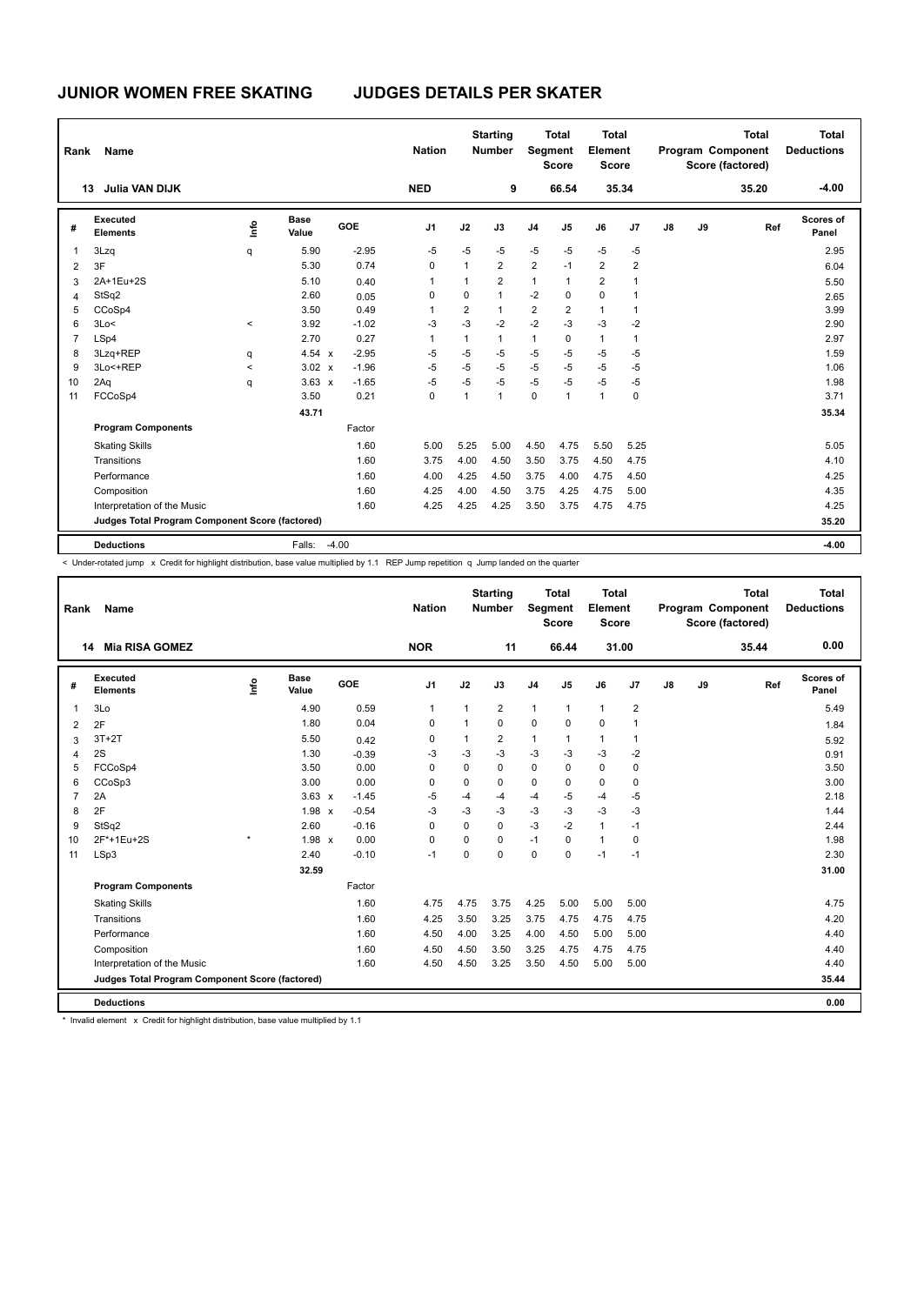| Rank           | Name                                            |          |                      |            | <b>Nation</b>  |                | <b>Starting</b><br><b>Number</b> |                | <b>Total</b><br>Segment<br><b>Score</b> | <b>Total</b><br>Element<br><b>Score</b> |                |    |    | <b>Total</b><br>Program Component<br>Score (factored) | <b>Total</b><br><b>Deductions</b> |
|----------------|-------------------------------------------------|----------|----------------------|------------|----------------|----------------|----------------------------------|----------------|-----------------------------------------|-----------------------------------------|----------------|----|----|-------------------------------------------------------|-----------------------------------|
| 15             | <b>Isabella SMIT</b>                            |          |                      |            | <b>NED</b>     |                | 5                                |                | 64.50                                   |                                         | 29.14          |    |    | 35.36                                                 | 0.00                              |
| #              | Executed<br><b>Elements</b>                     | ١mfo     | <b>Base</b><br>Value | <b>GOE</b> | J <sub>1</sub> | J2             | J3                               | J <sub>4</sub> | J5                                      | J6                                      | J7             | J8 | J9 | Ref                                                   | Scores of<br>Panel                |
| $\mathbf{1}$   | 2Lz                                             |          | 2.10                 | 0.29       | 1              | 1              | $\mathbf{1}$                     | $\mathbf{1}$   | $\overline{2}$                          | $\overline{2}$                          | $\overline{c}$ |    |    |                                                       | 2.39                              |
| 2              | $3S<+2Tq$                                       | $\prec$  | 4.74                 | $-1.17$    | $-4$           | $-4$           | $-2$                             | $-4$           | $-3$                                    | $-2$                                    | $-4$           |    |    |                                                       | 3.57                              |
| 3              | 3T<                                             | $\hat{}$ | 3.36                 | $-0.74$    | $-2$           | $-3$           | $-2$                             | $-2$           | $-2$                                    | $-2$                                    | $-3$           |    |    |                                                       | 2.62                              |
| $\overline{4}$ | 3S<<                                            | <<       | 1.30                 | $-0.52$    | $-4$           | $-4$           | -4                               | $-3$           | $-4$                                    | $-4$                                    | $-4$           |    |    |                                                       | 0.78                              |
| 5              | CCoSp3                                          |          | 3.00                 | 0.60       | 2              | $\overline{2}$ | $\overline{2}$                   | 3              | $\overline{2}$                          | $\overline{2}$                          | 2              |    |    |                                                       | 3.60                              |
| 6              | StSq2                                           |          | 2.60                 | 0.05       | 0              | $\mathbf 0$    | $\mathbf 0$                      | $\pmb{0}$      | 0                                       | $\mathbf{1}$                            | $\mathbf{1}$   |    |    |                                                       | 2.65                              |
| $\overline{7}$ | 2A<+2T<+2Lo<<                                   | <<       | 4.60 $x$             | $-1.32$    | $-5$           | $-5$           | -5                               | $-5$           | $-5$                                    | $-4$                                    | $-5$           |    |    |                                                       | 3.28                              |
| 8              | 2Aq                                             | q        | $3.63 \times$        | $-0.53$    | $-2$           | $-2$           | $-2$                             | $-2$           | $-1$                                    | $-1$                                    | $-1$           |    |    |                                                       | 3.10                              |
| 9              | 2Lzq+2Lo<<                                      | <<       | $2.86 \times$        | $-0.97$    | $-5$           | $-5$           | $-3$                             | $-5$           | $-4$                                    | $-4$                                    | $-5$           |    |    |                                                       | 1.89                              |
| 10             | FCCoSp3                                         |          | 3.00                 | 0.36       | 1              | 1              | $\mathbf{1}$                     | $\overline{2}$ | 1                                       | $\mathbf{1}$                            | $\overline{2}$ |    |    |                                                       | 3.36                              |
| 11             | LSp2                                            |          | 1.90                 | 0.00       | 1              | 1              | $-1$                             | $\mathbf 0$    | $\Omega$                                | 0                                       | $-1$           |    |    |                                                       | 1.90                              |
|                |                                                 |          | 33.09                |            |                |                |                                  |                |                                         |                                         |                |    |    |                                                       | 29.14                             |
|                | <b>Program Components</b>                       |          |                      | Factor     |                |                |                                  |                |                                         |                                         |                |    |    |                                                       |                                   |
|                | <b>Skating Skills</b>                           |          |                      | 1.60       | 4.75           | 4.75           | 4.00                             | 4.50           | 4.50                                    | 5.00                                    | 4.75           |    |    |                                                       | 4.65                              |
|                | Transitions                                     |          |                      | 1.60       | 4.50           | 4.25           | 3.25                             | 4.00           | 4.00                                    | 4.75                                    | 4.25           |    |    |                                                       | 4.20                              |
|                | Performance                                     |          |                      | 1.60       | 4.75           | 4.50           | 3.25                             | 3.75           | 4.50                                    | 5.00                                    | 4.50           |    |    |                                                       | 4.40                              |
|                | Composition                                     |          |                      | 1.60       | 4.75           | 4.75           | 4.00                             | 4.00           | 4.50                                    | 4.75                                    | 4.50           |    |    |                                                       | 4.50                              |
|                | Interpretation of the Music                     |          |                      | 1.60       | 4.75           | 4.50           | 3.50                             | 4.00           | 4.25                                    | 4.75                                    | 4.25           |    |    |                                                       | 4.35                              |
|                | Judges Total Program Component Score (factored) |          |                      |            |                |                |                                  |                |                                         |                                         |                |    |    |                                                       | 35.36                             |
|                | <b>Deductions</b>                               |          |                      |            |                |                |                                  |                |                                         |                                         |                |    |    |                                                       | 0.00                              |

< Under-rotated jump << Downgraded jump x Credit for highlight distribution, base value multiplied by 1.1 q Jump landed on the quarter

| Rank           | Name                                            |                          |                 |         | <b>Nation</b>  |                | <b>Starting</b><br><b>Number</b> |                | <b>Total</b><br>Segment<br><b>Score</b> | Total<br>Element<br><b>Score</b> |                |    |    | <b>Total</b><br>Program Component<br>Score (factored) | <b>Total</b><br><b>Deductions</b> |
|----------------|-------------------------------------------------|--------------------------|-----------------|---------|----------------|----------------|----------------------------------|----------------|-----------------------------------------|----------------------------------|----------------|----|----|-------------------------------------------------------|-----------------------------------|
|                | Ina JUNGMANN<br>16                              |                          |                 |         | <b>GER</b>     |                | 10                               |                | 63.62                                   |                                  | 28.50          |    |    | 37.12                                                 | $-2.00$                           |
| #              | Executed<br><b>Elements</b>                     | lnfo                     | Base<br>Value   | GOE     | J <sub>1</sub> | J2             | J3                               | J <sub>4</sub> | J <sub>5</sub>                          | J6                               | J <sub>7</sub> | J8 | J9 | Ref                                                   | Scores of<br>Panel                |
| 1              | $2A < +2T$                                      | $\overline{\phantom{a}}$ | 3.94            | $-0.79$ | $-4$           | $-2$           | $-2$                             | $-4$           | $-5$                                    | $-3$                             | $-2$           |    |    |                                                       | 3.15                              |
| 2              | 3T<<                                            | <<                       | 1.30            | $-0.65$ | $-5$           | $-5$           | $-4$                             | $-5$           | $-5$                                    | $-5$                             | $-5$           |    |    |                                                       | 0.65                              |
| 3              | 2A<+1Eu+2Sq                                     | $\prec$                  | 4.44            | $-1.22$ | $-5$           | $-5$           | $-4$                             | $-4$           | $-5$                                    | $-4$                             | $-5$           |    |    |                                                       | 3.22                              |
| 4              | 3Lo<<                                           | <<                       | 1.70            | $-0.85$ | $-5$           | $-5$           | $-5$                             | $-5$           | $-5$                                    | $-5$                             | $-5$           |    |    |                                                       | 0.85                              |
| 5              | FSSp3                                           |                          | 2.60            | $-0.05$ | $-1$           | $-3$           | $\Omega$                         | $\Omega$       | 0                                       | $\Omega$                         | 0              |    |    |                                                       | 2.55                              |
| 6              | StSq2                                           |                          | 2.60            | 0.05    | $\Omega$       | $\Omega$       | $\mathbf{1}$                     | $\Omega$       | $\Omega$                                | $\mathbf{1}$                     | 0              |    |    |                                                       | 2.65                              |
| $\overline{7}$ | $2Lz+2T$                                        |                          | $3.74 \times$   | 0.08    | $\Omega$       | $\Omega$       | $\overline{1}$                   | $\overline{2}$ | 0                                       | $\mathbf{1}$                     | $\Omega$       |    |    |                                                       | 3.82                              |
| 8              | 2F                                              |                          | $1.98 \times$   | 0.18    | 1              | 1              | $\mathbf{1}$                     | 2              | 0                                       | $\mathbf{1}$                     | 1              |    |    |                                                       | 2.16                              |
| 9              | 2Lz                                             |                          | 2.31 x          | 0.04    | $\Omega$       | $\Omega$       | $\mathbf{1}$                     | $\overline{2}$ | $\Omega$                                | $\Omega$                         | 0              |    |    |                                                       | 2.35                              |
| 10             | LSp4                                            |                          | 2.70            | 0.27    | 1              | $\overline{2}$ | $\Omega$                         | $\overline{2}$ | 1                                       | $\mathbf 0$                      | 1              |    |    |                                                       | 2.97                              |
| 11             | CCoSp4                                          |                          | 3.50            | 0.63    | 1              | $\overline{2}$ | $\Omega$                         | $\overline{2}$ | $\overline{2}$                          | $\overline{2}$                   | $\overline{2}$ |    |    |                                                       | 4.13                              |
|                |                                                 |                          | 30.81           |         |                |                |                                  |                |                                         |                                  |                |    |    |                                                       | 28.50                             |
|                | <b>Program Components</b>                       |                          |                 | Factor  |                |                |                                  |                |                                         |                                  |                |    |    |                                                       |                                   |
|                | <b>Skating Skills</b>                           |                          |                 | 1.60    | 5.00           | 5.00           | 5.00                             | 4.75           | 4.75                                    | 5.00                             | 5.00           |    |    |                                                       | 4.95                              |
|                | Transitions                                     |                          |                 | 1.60    | 4.50           | 4.25           | 4.00                             | 4.25           | 4.25                                    | 4.75                             | 4.50           |    |    |                                                       | 4.35                              |
|                | Performance                                     |                          |                 | 1.60    | 4.50           | 4.50           | 4.75                             | 4.00           | 4.50                                    | 5.00                             | 4.75           |    |    |                                                       | 4.60                              |
|                | Composition                                     |                          |                 | 1.60    | 4.75           | 4.50           | 4.50                             | 4.50           | 4.50                                    | 5.25                             | 4.75           |    |    |                                                       | 4.60                              |
|                | Interpretation of the Music                     |                          |                 | 1.60    | 4.50           | 4.75           | 4.75                             | 4.50           | 4.50                                    | 5.25                             | 5.00           |    |    |                                                       | 4.70                              |
|                | Judges Total Program Component Score (factored) |                          |                 |         |                |                |                                  |                |                                         |                                  |                |    |    |                                                       | 37.12                             |
|                | <b>Deductions</b>                               |                          | Time violation: | $-1.00$ |                |                |                                  | Falls:         | $-1.00$                                 |                                  |                |    |    |                                                       | $-2.00$                           |

< Under-rotated jump << Downgraded jump x Credit for highlight distribution, base value multiplied by 1.1 q Jump landed on the quarter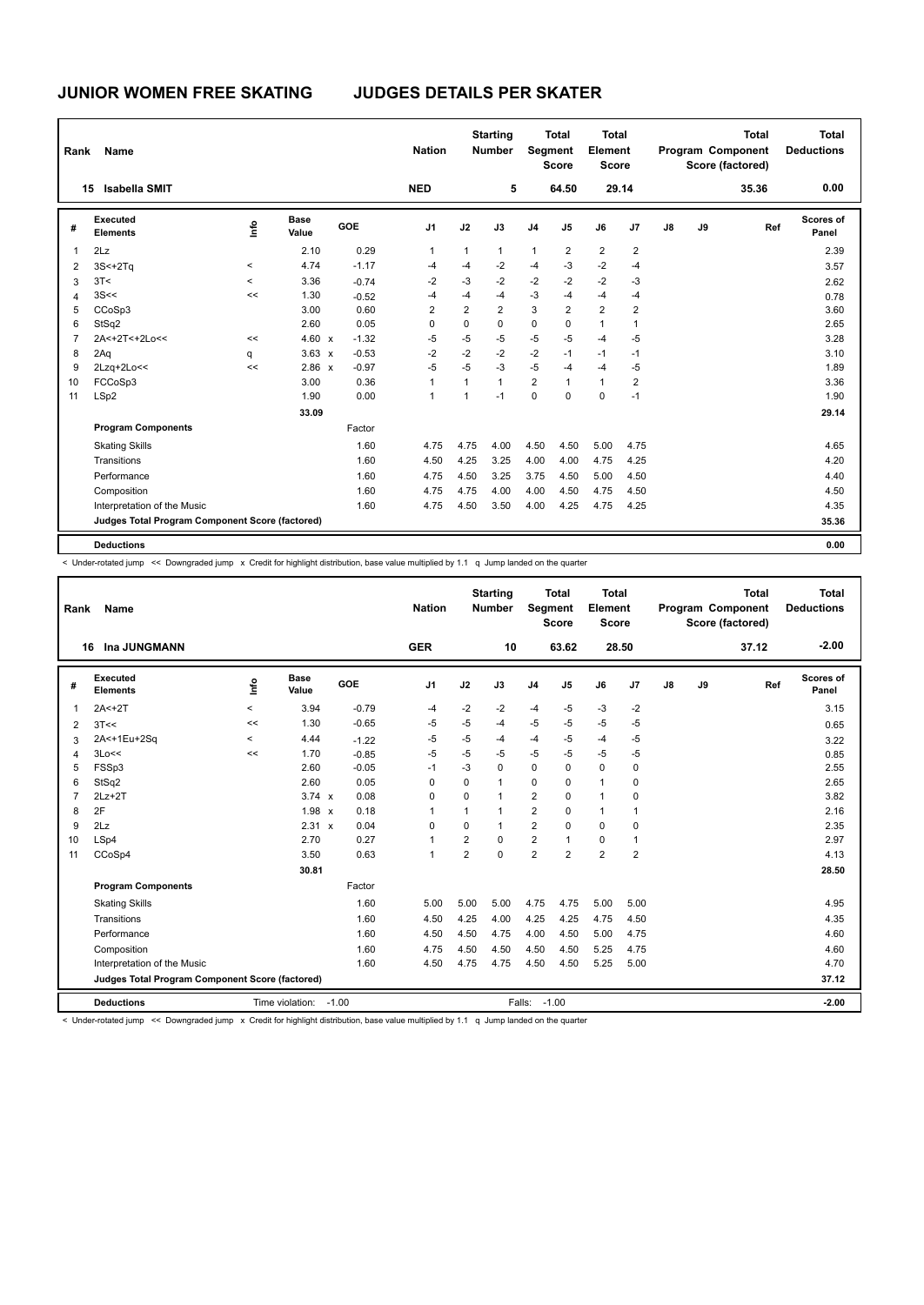| Rank           | <b>Name</b>                                     |                          |                      |         | <b>Nation</b>  |          | <b>Starting</b><br><b>Number</b> |                | <b>Total</b><br><b>Segment</b><br><b>Score</b> | Total<br>Element<br><b>Score</b> |              |               |    | <b>Total</b><br>Program Component<br>Score (factored) | <b>Total</b><br><b>Deductions</b> |
|----------------|-------------------------------------------------|--------------------------|----------------------|---------|----------------|----------|----------------------------------|----------------|------------------------------------------------|----------------------------------|--------------|---------------|----|-------------------------------------------------------|-----------------------------------|
|                | <b>Lois LIBREGTS</b><br>17                      |                          |                      |         | <b>NED</b>     |          | 6                                |                | 58.98                                          |                                  | 26.50        |               |    | 32.48                                                 | 0.00                              |
| #              | Executed<br><b>Elements</b>                     | ١mfo                     | <b>Base</b><br>Value | GOE     | J <sub>1</sub> | J2       | J3                               | J <sub>4</sub> | J5                                             | J6                               | J7           | $\mathsf{J}8$ | J9 | Ref                                                   | Scores of<br>Panel                |
| 1              | 2Aq                                             | q                        | 3.30                 | $-0.66$ | $-2$           | $-2$     | $-2$                             | $-3$           | $-2$                                           | $-2$                             | $-2$         |               |    |                                                       | 2.64                              |
| 2              | 3S<<                                            | <<                       | 1.30                 | $-0.52$ | $-4$           | -4       | $-4$                             | $-4$           | $-4$                                           | $-4$                             | $-4$         |               |    |                                                       | 0.78                              |
| 3              | 2A<                                             | $\,<\,$                  | 2.64                 | $-0.63$ | $-3$           | $-3$     | $-2$                             | $-4$           | $-2$                                           | $-2$                             | $-2$         |               |    |                                                       | 2.01                              |
| 4              | 2Lze                                            | e                        | 1.68                 | $-0.44$ | $-3$           | $-3$     | $-1$                             | $-3$           | $-2$                                           | $-2$                             | $-3$         |               |    |                                                       | 1.24                              |
| 5              | FCCoSp2                                         |                          | 2.50                 | 0.00    | 0              | $\Omega$ | $\Omega$                         | $-2$           | $\mathbf 0$                                    | $\overline{1}$                   | 0            |               |    |                                                       | 2.50                              |
| 6              | StSq1                                           |                          | 1.80                 | 0.04    | 0              | 0        | 0                                | 0              | 0                                              | $\mathbf{1}$                     | $\mathbf{1}$ |               |    |                                                       | 1.84                              |
| $\overline{7}$ | 2Lze+2Tq                                        | q                        | $3.28 \times$        | $-0.64$ | $-5$           | $-4$     | $-2$                             | $-5$           | $-3$                                           | $-3$                             | $-4$         |               |    |                                                       | 2.64                              |
| 8              | 2F+2Lo<+2Lo<                                    | $\overline{\phantom{0}}$ | 4.97 x               | $-0.76$ | $-5$           | $-5$     | $-3$                             | $-4$           | $-5$                                           | $-3$                             | -4           |               |    |                                                       | 4.21                              |
| 9              | LSp3                                            |                          | 2.40                 | $-0.19$ | $-1$           | 0        | $-1$                             | $-1$           | $\mathbf 0$                                    | $-1$                             | $-1$         |               |    |                                                       | 2.21                              |
| 10             | $2F+2T<$                                        | $\prec$                  | $3.12 \times$        | $-0.40$ | -3             | $-2$     | $-1$                             | $-2$           | -3                                             | $-2$                             | $-2$         |               |    |                                                       | 2.72                              |
| 11             | CCoSp4                                          |                          | 3.50                 | 0.21    | 1              | 1        | $\mathbf 0$                      | $\mathbf{1}$   | $\mathbf 0$                                    | $\mathbf{1}$                     | $\mathbf 0$  |               |    |                                                       | 3.71                              |
|                |                                                 |                          | 30.49                |         |                |          |                                  |                |                                                |                                  |              |               |    |                                                       | 26.50                             |
|                | <b>Program Components</b>                       |                          |                      | Factor  |                |          |                                  |                |                                                |                                  |              |               |    |                                                       |                                   |
|                | <b>Skating Skills</b>                           |                          |                      | 1.60    | 4.25           | 4.25     | 4.00                             | 4.00           | 4.00                                           | 4.50                             | 4.75         |               |    |                                                       | 4.20                              |
|                | Transitions                                     |                          |                      | 1.60    | 4.00           | 3.75     | 3.50                             | 3.50           | 3.50                                           | 4.25                             | 4.25         |               |    |                                                       | 3.80                              |
|                | Performance                                     |                          |                      | 1.60    | 4.50           | 4.00     | 3.75                             | 3.50           | 4.00                                           | 4.50                             | 4.25         |               |    |                                                       | 4.10                              |
|                | Composition                                     |                          |                      | 1.60    | 4.25           | 4.25     | 3.25                             | 3.75           | 3.75                                           | 4.50                             | 4.50         |               |    |                                                       | 4.10                              |
|                | Interpretation of the Music                     |                          |                      | 1.60    | 4.50           | 4.00     | 3.25                             | 3.75           | 3.50                                           | 4.75                             | 4.75         |               |    |                                                       | 4.10                              |
|                | Judges Total Program Component Score (factored) |                          |                      |         |                |          |                                  |                |                                                |                                  |              |               |    |                                                       | 32.48                             |
|                | <b>Deductions</b>                               |                          |                      |         |                |          |                                  |                |                                                |                                  |              |               |    |                                                       | 0.00                              |

< Under-rotated jump << Downgraded jump x Credit for highlight distribution, base value multiplied by 1.1 e Wrong edge q Jump landed on the quarter

| Rank           | Name                                            |         |               |            | <b>Nation</b>  |          | <b>Starting</b><br><b>Number</b> | <b>Segment</b> | <b>Total</b><br><b>Score</b> | <b>Total</b><br>Element<br><b>Score</b> |                |               |    | <b>Total</b><br>Program Component<br>Score (factored) | <b>Total</b><br><b>Deductions</b> |
|----------------|-------------------------------------------------|---------|---------------|------------|----------------|----------|----------------------------------|----------------|------------------------------|-----------------------------------------|----------------|---------------|----|-------------------------------------------------------|-----------------------------------|
|                | <b>Ysaline HIBON</b><br>18                      |         |               |            | <b>LUX</b>     |          | 3                                |                | 57.80                        |                                         | 24.76          |               |    | 33.04                                                 | 0.00                              |
| #              | Executed<br><b>Elements</b>                     | lnfo    | Base<br>Value | <b>GOE</b> | J <sub>1</sub> | J2       | J3                               | J <sub>4</sub> | J5                           | J6                                      | J <sub>7</sub> | $\mathsf{J}8$ | J9 | Ref                                                   | Scores of<br>Panel                |
| 1              | 2A<<                                            | $\prec$ | 1.10          | $-0.44$    | -4             | $-4$     | $-4$                             | $-3$           | $-4$                         | $-4$                                    | -4             |               |    |                                                       | 0.66                              |
| 2              | $3T < +2T$                                      | <<      | 2.60          | $-0.44$    | -3             | $-3$     | $-4$                             | $-3$           | -3                           | $-4$                                    | $-4$           |               |    |                                                       | 2.16                              |
| 3              | 1F                                              |         | 0.50          | 0.00       | 0              | 0        | 0                                | $\mathbf 0$    | 0                            | $\mathbf 0$                             | 0              |               |    |                                                       | 0.50                              |
| 4              | 2A<                                             | $\prec$ | 2.64          | $-0.74$    | -3             | $-2$     | $-3$                             | $-2$           | $-3$                         | $-3$                                    | -3             |               |    |                                                       | 1.90                              |
| 5              | CCoSp4                                          |         | 3.50          | 0.28       | $\mathbf{1}$   | 1        | $\Omega$                         | $\mathbf{1}$   | 1                            | $\mathbf 0$                             | $\overline{1}$ |               |    |                                                       | 3.78                              |
| 6              | 2Lz<+2Lo<+2T<                                   | $\prec$ | 4.49 $x$      | $-0.74$    | $-5$           | $-5$     | $-3$                             | $-2$           | $-5$                         | $-4$                                    | $-5$           |               |    |                                                       | 3.75                              |
| $\overline{7}$ | StSq1                                           |         | 1.80          | 0.11       | 0              | 1        | 0                                | $\mathbf{1}$   | 1                            | $\mathbf{1}$                            | 0              |               |    |                                                       | 1.91                              |
| 8              | 2Lz <+ 2Lo <                                    | $\prec$ | $3.34 \times$ | $-0.77$    | $-5$           | $-5$     | $-4$                             | $-3$           | $-5$                         | $-4$                                    | $-5$           |               |    |                                                       | 2.57                              |
| 9              | 2F<                                             | $\prec$ | 1.58 x        | $-0.35$    | $-3$           | $-2$     | $-2$                             | $-2$           | $-3$                         | $-3$                                    | $-2$           |               |    |                                                       | 1.23                              |
| 10             | FCCoSp4                                         |         | 3.50          | 0.21       | $\Omega$       | $\Omega$ | $\Omega$                         | $\mathbf{1}$   | $\mathbf{1}$                 | $\mathbf{1}$                            | $\overline{1}$ |               |    |                                                       | 3.71                              |
| 11             | LSp3                                            |         | 2.40          | 0.19       | $\mathbf 0$    | 2        | $\mathbf{1}$                     | $\mathbf{1}$   | $\overline{1}$               | $\mathbf 0$                             | $\overline{1}$ |               |    |                                                       | 2.59                              |
|                |                                                 |         | 27.45         |            |                |          |                                  |                |                              |                                         |                |               |    |                                                       | 24.76                             |
|                | <b>Program Components</b>                       |         |               | Factor     |                |          |                                  |                |                              |                                         |                |               |    |                                                       |                                   |
|                | <b>Skating Skills</b>                           |         |               | 1.60       | 4.00           | 4.00     | 3.75                             | 4.00           | 4.25                         | 4.25                                    | 4.25           |               |    |                                                       | 4.10                              |
|                | Transitions                                     |         |               | 1.60       | 4.00           | 4.00     | 3.75                             | 3.50           | 3.75                         | 3.75                                    | 4.00           |               |    |                                                       | 3.85                              |
|                | Performance                                     |         |               | 1.60       | 4.25           | 4.25     | 4.00                             | 3.75           | 4.00                         | 4.50                                    | 4.25           |               |    |                                                       | 4.15                              |
|                | Composition                                     |         |               | 1.60       | 4.50           | 4.25     | 4.00                             | 4.00           | 4.25                         | 4.25                                    | 4.00           |               |    |                                                       | 4.15                              |
|                | Interpretation of the Music                     |         |               | 1.60       | 5.00           | 4.50     | 4.25                             | 4.25           | 4.50                         | 4.50                                    | 4.00           |               |    |                                                       | 4.40                              |
|                | Judges Total Program Component Score (factored) |         |               |            |                |          |                                  |                |                              |                                         |                |               |    |                                                       | 33.04                             |
|                | <b>Deductions</b>                               |         |               |            |                |          |                                  |                |                              |                                         |                |               |    |                                                       | 0.00                              |
|                |                                                 |         |               |            |                |          |                                  |                |                              |                                         |                |               |    |                                                       |                                   |

< Under-rotated jump << Downgraded jump x Credit for highlight distribution, base value multiplied by 1.1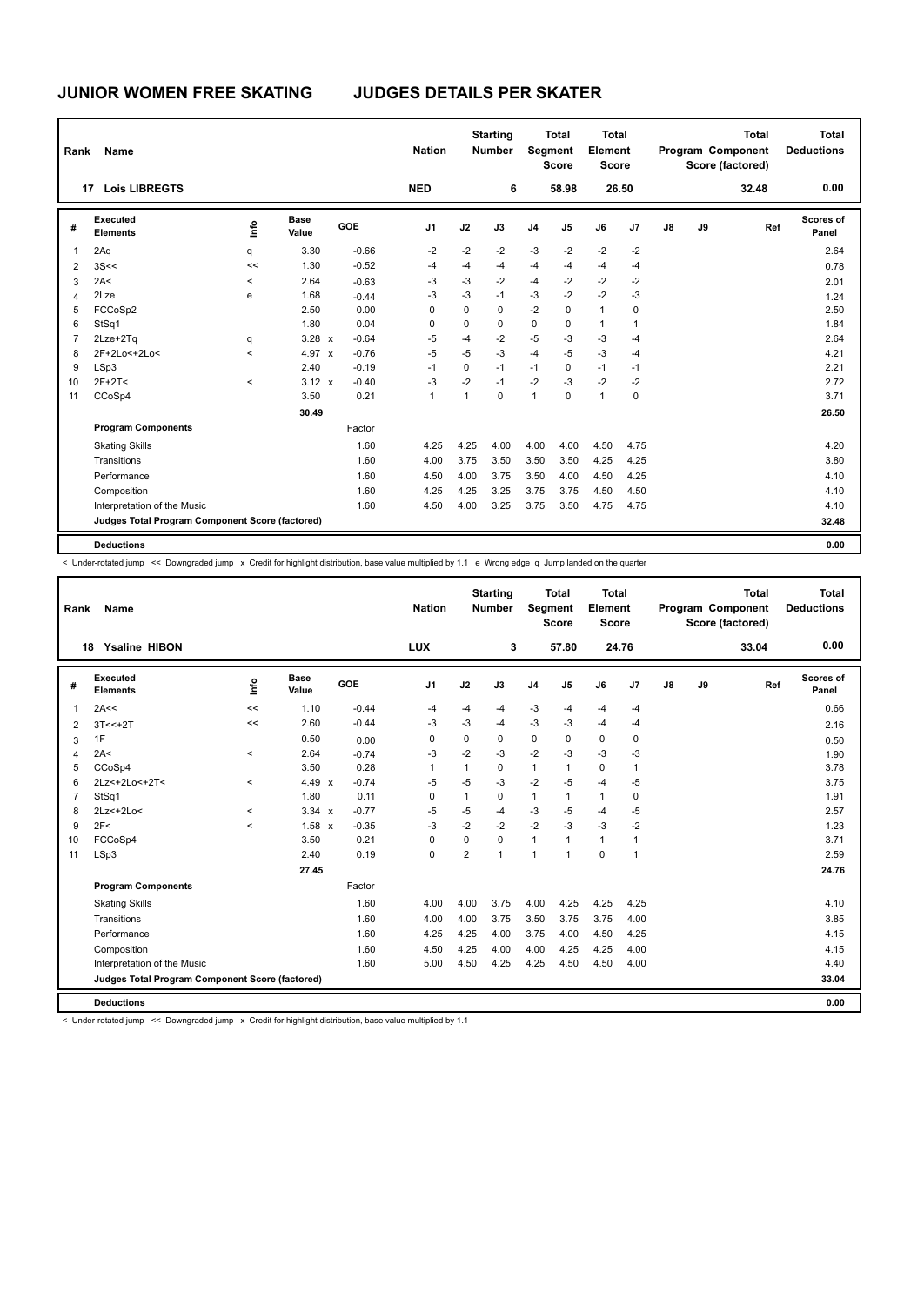| Rank           | Name                                            |          |                       |            | <b>Nation</b> |              | <b>Starting</b><br><b>Number</b> |                | <b>Total</b><br>Segment<br><b>Score</b> | <b>Total</b><br>Element<br><b>Score</b> |             |               |    | <b>Total</b><br>Program Component<br>Score (factored) | <b>Total</b><br><b>Deductions</b> |
|----------------|-------------------------------------------------|----------|-----------------------|------------|---------------|--------------|----------------------------------|----------------|-----------------------------------------|-----------------------------------------|-------------|---------------|----|-------------------------------------------------------|-----------------------------------|
| 19             | Jolanda VOS                                     |          |                       |            | <b>NED</b>    |              | $\mathbf{2}$                     |                | 55.78                                   |                                         | 27.50       |               |    | 31.28                                                 | $-3.00$                           |
| #              | Executed<br><b>Elements</b>                     | ١m       | <b>Base</b><br>Value  | <b>GOE</b> | J1            | J2           | J3                               | J <sub>4</sub> | J5                                      | J6                                      | J7          | $\mathsf{J}8$ | J9 | Ref                                                   | Scores of<br>Panel                |
| 1              | $3S<+2T$                                        | $\prec$  | 4.74                  | $-0.76$    | $-2$          | $-2$         | $-2$                             | $-3$           | $-4$                                    | $-2$                                    | $-2$        |               |    |                                                       | 3.98                              |
| 2              | 2A<                                             | $\prec$  | 2.64                  | $-0.58$    | $-2$          | $-2$         | $-1$                             | $-3$           | $-3$                                    | $-2$                                    | $-2$        |               |    |                                                       | 2.06                              |
| 3              | 3S<<                                            | <<       | 1.30                  | $-0.65$    | $-5$          | $-5$         | -5                               | $-5$           | $-5$                                    | $-5$                                    | $-5$        |               |    |                                                       | 0.65                              |
| 4              | CCoSp4                                          |          | 3.50                  | 0.00       | 0             | 0            | $\mathbf 0$                      | $\mathbf 0$    | 0                                       | $\mathbf 0$                             | 0           |               |    |                                                       | 3.50                              |
| 5              | StSq2                                           |          | 2.60                  | 0.21       | $\Omega$      | $\Omega$     | $\mathbf{1}$                     | $\mathbf{1}$   | 1                                       | $\mathbf{1}$                            | 1           |               |    |                                                       | 2.81                              |
| 6              | 2A<                                             | $\hat{}$ | 2.64                  | $-0.63$    | -3            | $-2$         | $-1$                             | $-3$           | $-3$                                    | $-2$                                    | $-2$        |               |    |                                                       | 2.01                              |
| $\overline{7}$ | 2F+2Lo<+2Lo<<                                   | <<       | $4.03 \times$         | $-0.90$    | $-5$          | $-5$         | $-5$                             | $-5$           | $-5$                                    | $-5$                                    | $-5$        |               |    |                                                       | 3.13                              |
| 8              | CSSp3                                           |          | 2.60                  | 0.10       | 0             | $\mathbf{1}$ | $\mathbf{1}$                     | $\mathbf{1}$   | 0                                       | 0                                       | 0           |               |    |                                                       | 2.70                              |
| 9              | $2Fq+2T<$                                       | $\prec$  | $3.12 \times$         | $-0.61$    | $-4$          | $-4$         | $-2$                             | $-4$           | $-3$                                    | $-2$                                    | $-4$        |               |    |                                                       | 2.51                              |
| 10             | 2Lz                                             |          | $2.31 \times$         | 0.00       | 0             | 0            | $\mathbf{1}$                     | $\mathbf 0$    | 0                                       | $\mathbf 0$                             | $\mathbf 0$ |               |    |                                                       | 2.31                              |
| 11             | FCCoSp3V                                        |          | 2.25                  | $-0.41$    | $-2$          | $-1$         | $-2$                             | $-2$           | $-2$                                    | $-2$                                    | $-1$        |               |    |                                                       | 1.84                              |
|                |                                                 |          | 31.73                 |            |               |              |                                  |                |                                         |                                         |             |               |    |                                                       | 27.50                             |
|                | <b>Program Components</b>                       |          |                       | Factor     |               |              |                                  |                |                                         |                                         |             |               |    |                                                       |                                   |
|                | <b>Skating Skills</b>                           |          |                       | 1.60       | 4.25          | 4.25         | 4.75                             | 4.00           | 3.50                                    | 3.75                                    | 4.25        |               |    |                                                       | 4.10                              |
|                | Transitions                                     |          |                       | 1.60       | 3.75          | 3.75         | 4.25                             | 3.50           | 2.75                                    | 3.50                                    | 3.75        |               |    |                                                       | 3.65                              |
|                | Performance                                     |          |                       | 1.60       | 4.00          | 4.00         | 4.25                             | 3.50           | 3.25                                    | 3.75                                    | 4.00        |               |    |                                                       | 3.85                              |
|                | Composition                                     |          |                       | 1.60       | 4.00          | 4.25         | 4.25                             | 4.00           | 3.25                                    | 3.75                                    | 4.25        |               |    |                                                       | 4.05                              |
|                | Interpretation of the Music                     |          |                       | 1.60       | 4.00          | 4.00         | 4.50                             | 3.75           | 3.25                                    | 4.00                                    | 3.75        |               |    |                                                       | 3.90                              |
|                | Judges Total Program Component Score (factored) |          |                       |            |               |              |                                  |                |                                         |                                         |             |               |    |                                                       | 31.28                             |
|                | <b>Deductions</b>                               |          | Time violation: -1.00 |            |               |              |                                  | Falls:         | $-2.00$                                 |                                         |             |               |    |                                                       | $-3.00$                           |

< Under-rotated jump << Downgraded jump x Credit for highlight distribution, base value multiplied by 1.1 q Jump landed on the quarter

| Rank           | <b>Name</b>                                     |         |                      |            | <b>Nation</b>  |                | <b>Starting</b><br><b>Number</b> | Segment        | <b>Total</b><br><b>Score</b> | <b>Total</b><br>Element<br>Score |                |               |    | <b>Total</b><br>Program Component<br>Score (factored) | <b>Total</b><br><b>Deductions</b> |
|----------------|-------------------------------------------------|---------|----------------------|------------|----------------|----------------|----------------------------------|----------------|------------------------------|----------------------------------|----------------|---------------|----|-------------------------------------------------------|-----------------------------------|
| 20             | Anna Deniz OZDEMIR                              |         |                      |            | <b>TUR</b>     |                | 8                                |                | 55.06                        | 25.18                            |                |               |    | 32.88                                                 | $-3.00$                           |
| #              | Executed<br><b>Elements</b>                     | ١rfo    | <b>Base</b><br>Value | <b>GOE</b> | J <sub>1</sub> | J2             | J3                               | J <sub>4</sub> | J <sub>5</sub>               | J6                               | J7             | $\mathsf{J}8$ | J9 | Ref                                                   | <b>Scores of</b><br>Panel         |
| $\overline{1}$ | 1A                                              |         | 1.10                 | 0.09       | 0              | $\mathbf{1}$   | $\mathbf{1}$                     | $-1$           | $\mathbf{1}$                 | 3                                | $\overline{1}$ |               |    |                                                       | 1.19                              |
| 2              | 3S<<                                            | <<      | 1.30                 | $-0.65$    | $-5$           | $-5$           | $-5$                             | $-5$           | $-5$                         | $-5$                             | $-5$           |               |    |                                                       | 0.65                              |
| 3              | 3S<+REP                                         | $\prec$ | 2.41                 | $-1.72$    | $-5$           | $-5$           | $-5$                             | $-5$           | -5                           | $-5$                             | $-5$           |               |    |                                                       | 0.69                              |
| 4              | 3T<                                             | $\prec$ | 3.36                 | $-1.68$    | $-5$           | $-5$           | $-5$                             | $-5$           | $-5$                         | $-5$                             | -5             |               |    |                                                       | 1.68                              |
| 5              | 2Lz+1Eu+2F                                      |         | 4.40                 | $-0.08$    | $-1$           | $\Omega$       | $\Omega$                         | $-1$           | $-1$                         | $\mathbf 0$                      | 0              |               |    |                                                       | 4.32                              |
| 6              | FCCoSp4                                         |         | 3.50                 | 0.00       | $\Omega$       | $\mathbf{1}$   | $\Omega$                         | $\mathbf 0$    | $\Omega$                     | $\Omega$                         | $\mathbf 0$    |               |    |                                                       | 3.50                              |
| $\overline{7}$ | $2Lz + 2Lo$                                     |         | 4.18 $x$             | $-0.04$    | $-1$           | 0              | 0                                | $\mathbf 0$    | $-1$                         | 0                                | $\mathbf 0$    |               |    |                                                       | 4.14                              |
| 8              | LSp4                                            |         | 2.70                 | 0.00       | $\Omega$       | $\overline{1}$ | $\Omega$                         | $-1$           | $\Omega$                     | 0                                | $\mathbf 0$    |               |    |                                                       | 2.70                              |
| 9              | StSq2                                           |         | 2.60                 | 0.00       | $\mathbf 0$    | $\Omega$       | $\Omega$                         | $\mathbf 0$    | $\Omega$                     | 0                                | $\overline{1}$ |               |    |                                                       | 2.60                              |
| 10             | CCoSp4                                          |         | 3.50                 | 0.21       | $\mathbf{1}$   | 1              | 1                                | $\Omega$       | $\Omega$                     | 1                                | $\mathbf 0$    |               |    |                                                       | 3.71                              |
|                |                                                 |         | 29.05                |            |                |                |                                  |                |                              |                                  |                |               |    |                                                       | 25.18                             |
|                | <b>Program Components</b>                       |         |                      | Factor     |                |                |                                  |                |                              |                                  |                |               |    |                                                       |                                   |
|                | <b>Skating Skills</b>                           |         |                      | 1.60       | 4.75           | 4.75           | 4.75                             | 4.00           | 4.25                         | 4.75                             | 4.75           |               |    |                                                       | 4.65                              |
|                | Transitions                                     |         |                      | 1.60       | 4.25           | 4.00           | 3.00                             | 3.50           | 3.50                         | 4.00                             | 4.25           |               |    |                                                       | 3.85                              |
|                | Performance                                     |         |                      | 1.60       | 4.25           | 4.25           | 3.50                             | 3.50           | 3.50                         | 4.75                             | 4.25           |               |    |                                                       | 3.95                              |
|                | Composition                                     |         |                      | 1.60       | 4.50           | 4.25           | 3.25                             | 3.75           | 3.75                         | 4.50                             | 4.50           |               |    |                                                       | 4.15                              |
|                | Interpretation of the Music                     |         |                      | 1.60       | 4.50           | 4.25           | 3.50                             | 3.25           | 3.25                         | 4.50                             | 4.25           |               |    |                                                       | 3.95                              |
|                | Judges Total Program Component Score (factored) |         |                      |            |                |                |                                  |                |                              |                                  |                |               |    |                                                       | 32.88                             |
|                | <b>Deductions</b>                               |         | Falls:               | $-3.00$    |                |                |                                  |                |                              |                                  |                |               |    |                                                       | $-3.00$                           |

< Under-rotated jump << Downgraded jump x Credit for highlight distribution, base value multiplied by 1.1 REP Jump repetition